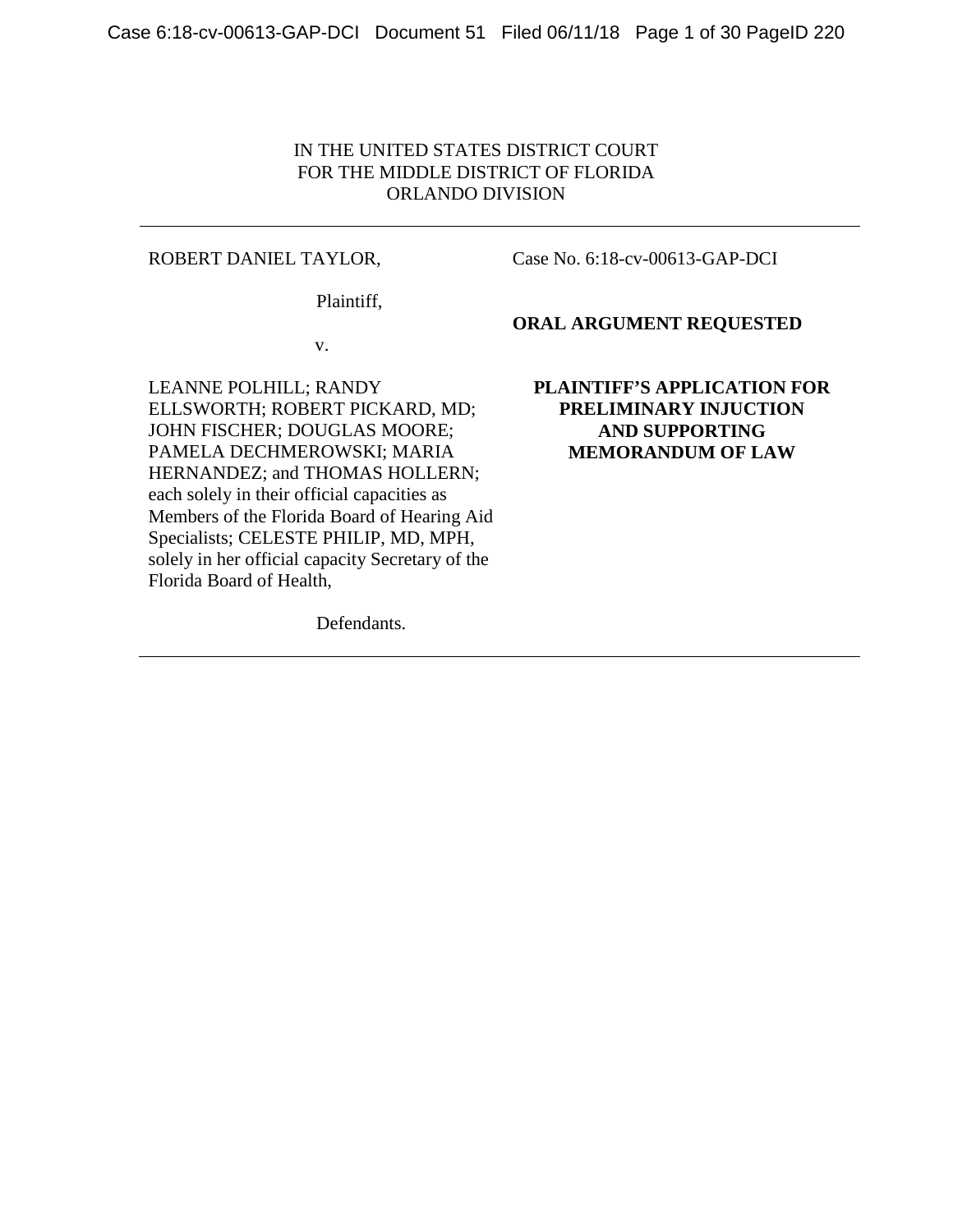# **TABLE OF CONTENTS**

<span id="page-1-0"></span>

|                                                                                              | MEMORANDUM OF LAW IN SUPPORT OF                         |  |
|----------------------------------------------------------------------------------------------|---------------------------------------------------------|--|
|                                                                                              |                                                         |  |
|                                                                                              |                                                         |  |
|                                                                                              |                                                         |  |
|                                                                                              |                                                         |  |
| I                                                                                            |                                                         |  |
|                                                                                              | <b>TAYLOR IS LIKELY TO SUCCEED</b>                      |  |
| A.                                                                                           | The MDA Expressly Preempts State and Local Laws 11      |  |
| <b>B.</b>                                                                                    | Florida's Hearing Aid Licensing Law Is                  |  |
| $\mathcal{C}$ .                                                                              | Florida's Hearing Aid Licensing Law Is "Related"        |  |
| D.                                                                                           | Florida's Ban on Mail-Order Hearing Aids Is             |  |
| E.                                                                                           | Florida's Ban on Mail-Order Hearing Aids Relates        |  |
| F.                                                                                           | Florida's Hearing Aid Specialist Licensing              |  |
| $\rm II$                                                                                     | TAYLOR WILL SUFFER IRREPARABLE                          |  |
| III                                                                                          |                                                         |  |
| THE BALANCE OF THE EQUITIES WEIGHS IN FAVOR<br>OF GRANTING THE INJUNCTION, AND AN INJUNCTION |                                                         |  |
|                                                                                              |                                                         |  |
|                                                                                              | IV BOND SHOULD BE WAIVED OR SET AT A NOMINAL AMOUNT  22 |  |
|                                                                                              |                                                         |  |
|                                                                                              |                                                         |  |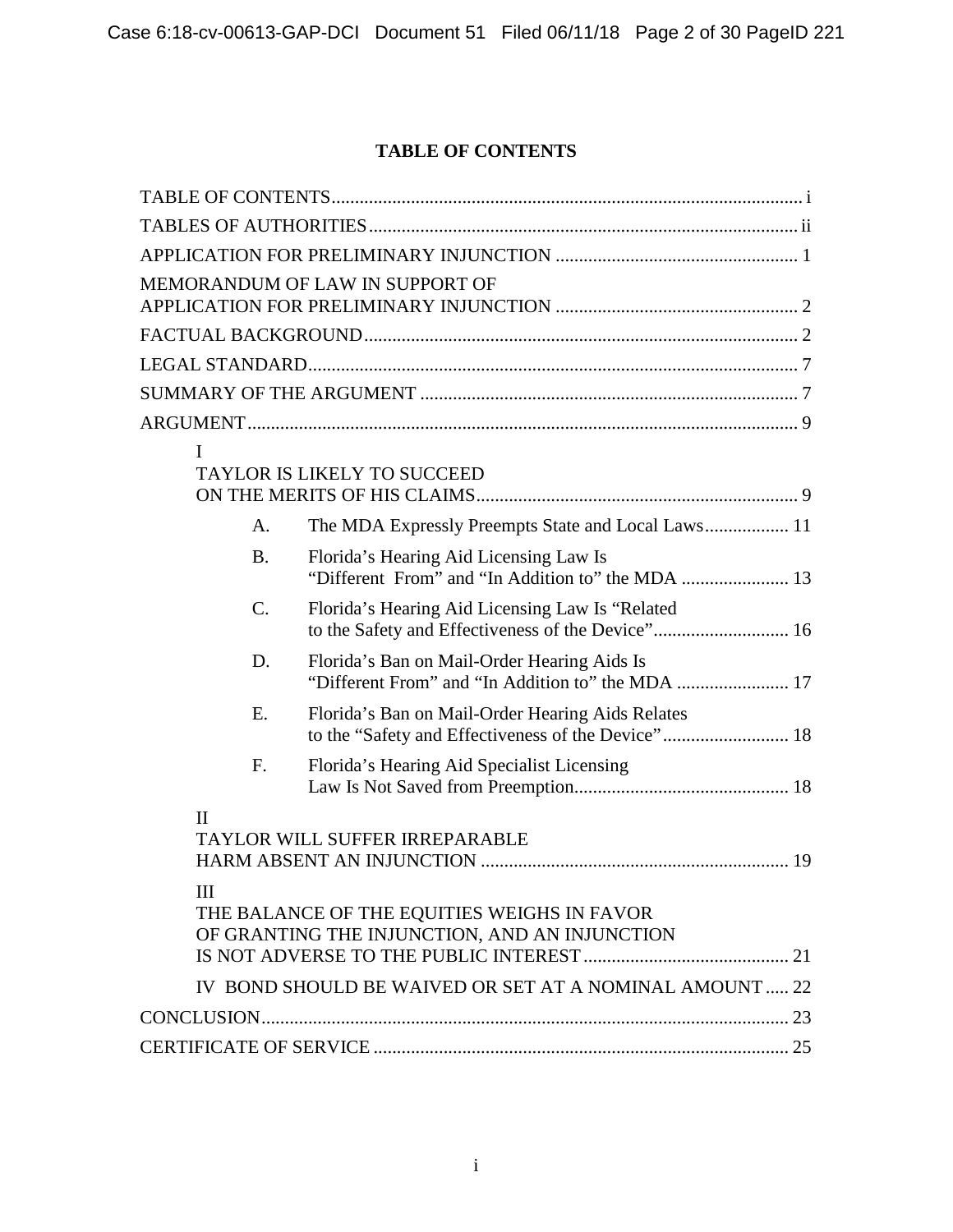# **TABLES OF AUTHORITIES**

# **Cases**

<span id="page-2-0"></span>

# **United States Constitution**

|--|--|

# **Federal Statutes**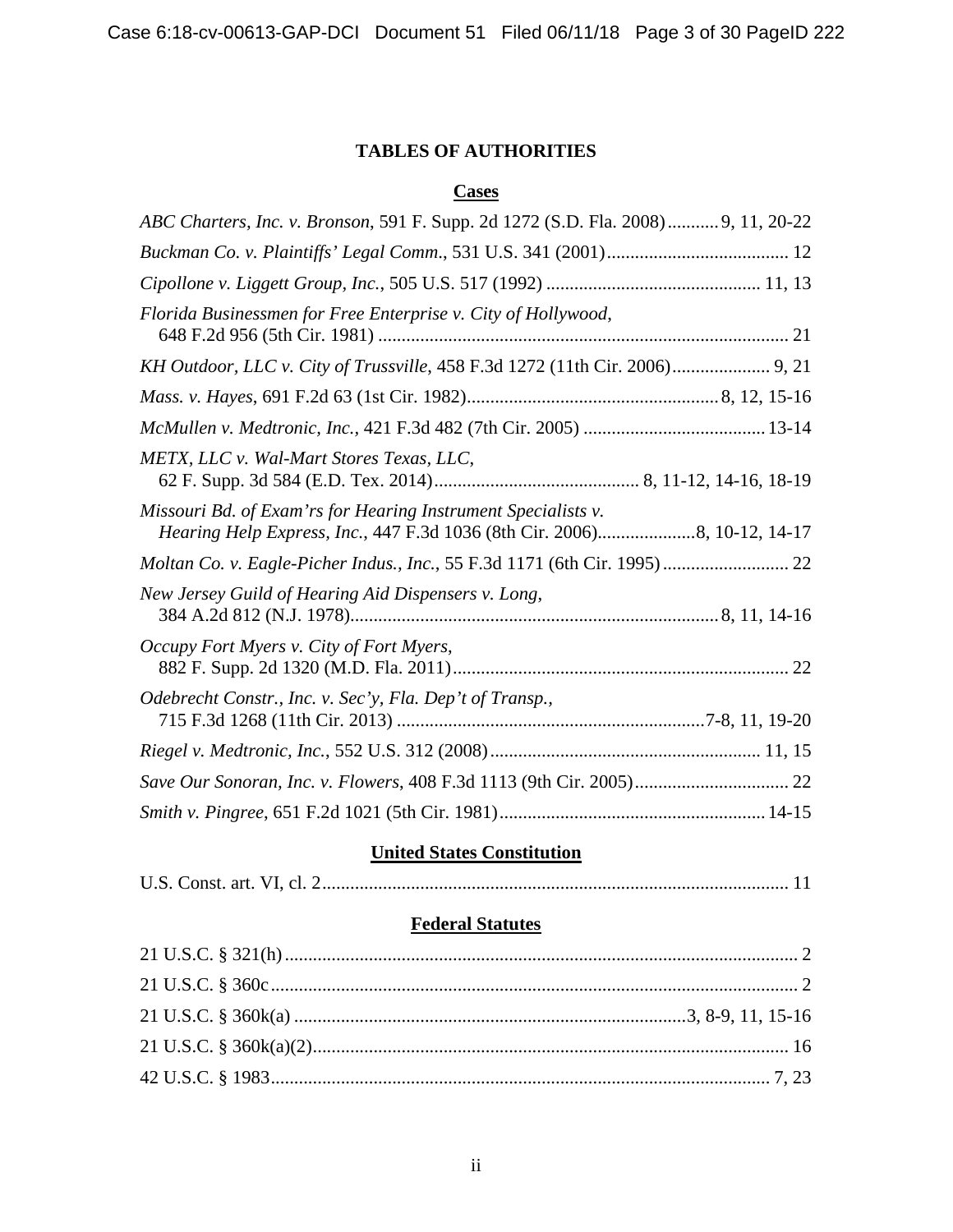# **State Statutes**

# **Federal Regulations**

## **Rule of Court**

# **Miscellaneous**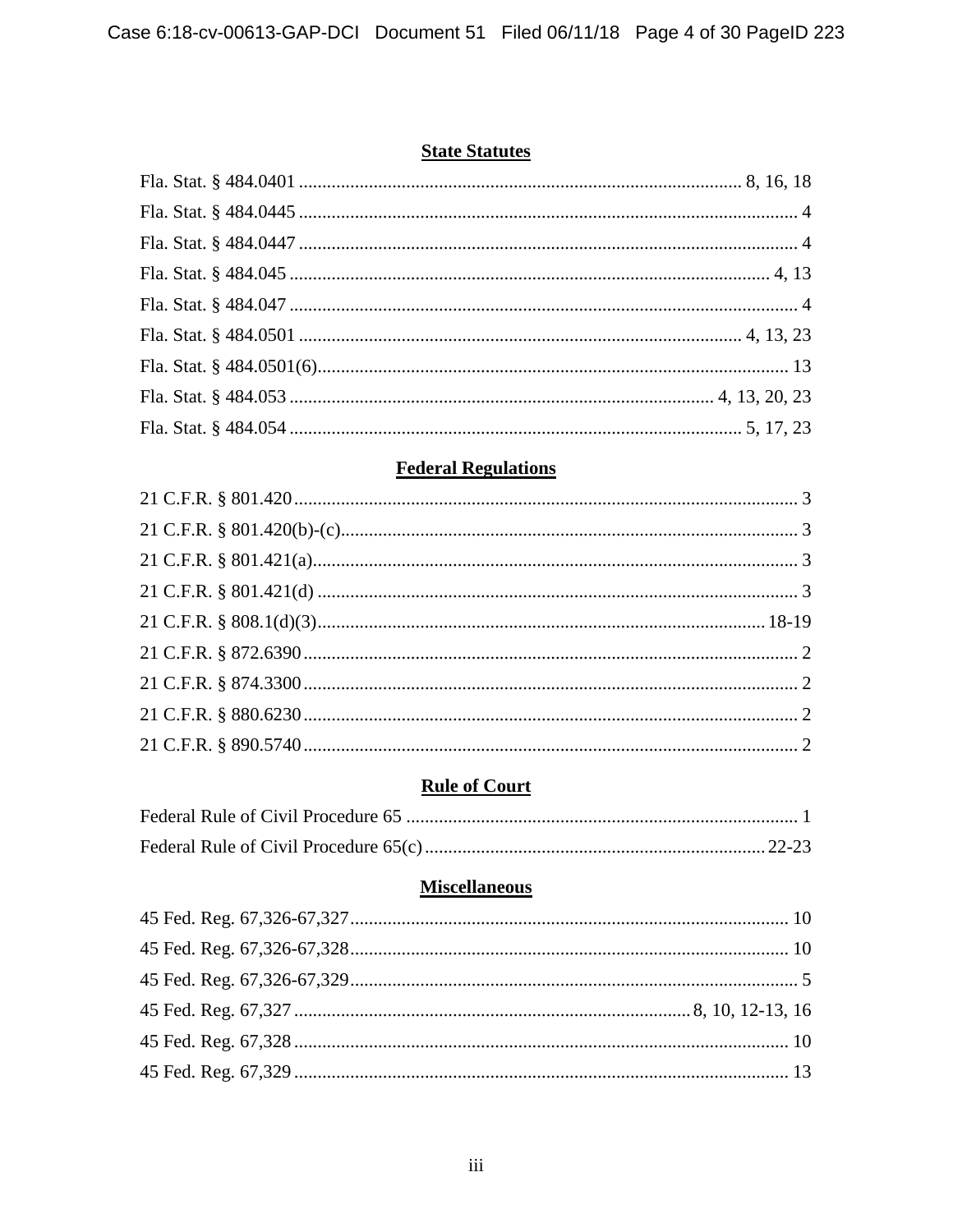| FDA News Release, FDA Takes Steps to Improve Hearing Aid Accessibility,<br>https://www.fda.gov/NewsEvents/Newsroom/ |               |
|---------------------------------------------------------------------------------------------------------------------|---------------|
|                                                                                                                     | $\mathcal{D}$ |
| FDA, Immediately in Effect Guidance Document: Conditions for Sale for                                               |               |
| Air-Conduction Hearing Aids, Florida's Regulation of Hearing Aid Devices,                                           |               |
| https://www.fda.gov/downloads/MedicalDevices/Device                                                                 |               |
| RegulationandGuidance/GuidanceDocuments/UCM531995.pdf3-4                                                            |               |
| U.S. Dep't of Health and Human Services, National Inst. on Deafness                                                 |               |
| and Other Communication Disorders, Quick Statistics About Hearing,                                                  |               |
| https://www.nidcd.nih.gov/health/statistics/quick-statistics-hearing 2                                              |               |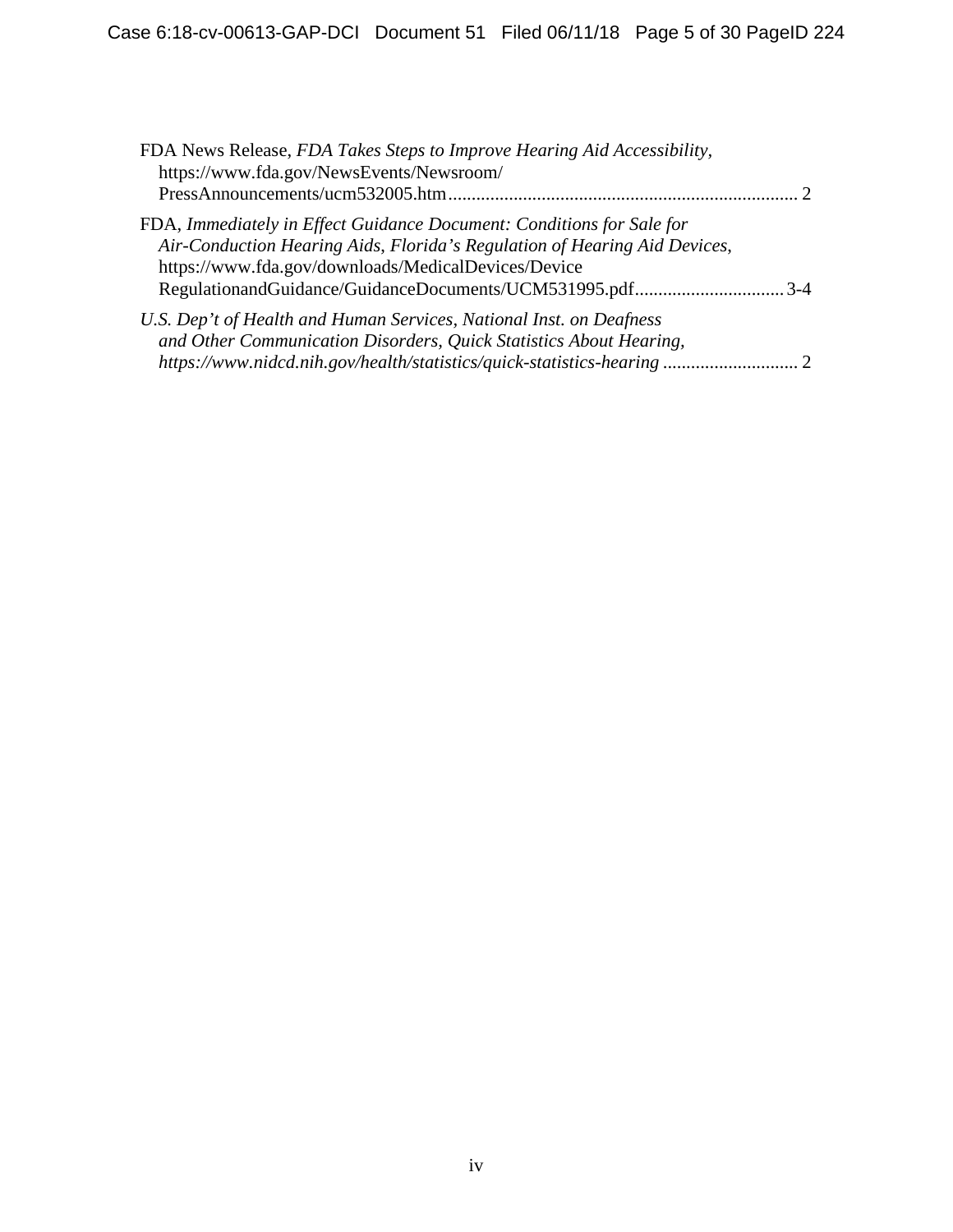#### **APPLICATION FOR PRELIMINARY INJUNCTION**

Pursuant to Fed. R. Civ. P. 65 and Local Rule 4.06, Plaintiff Robert Daniel Taylor hereby applies for and moves this Court to issue a preliminary injunction that enjoins and restrains Defendants, their agents, employees, officers, and representatives from taking any action to enforce against Plaintiff Florida's hearing aid specialist licensing laws, Fla. Stat. §§ 484.053, 484.0501, and 484.054, which require hearing aid dispensers to obtain a license, abide by minimum procedures, and refrain from selling hearing aids by mail.

For over 30 years, Plaintiff Robert Daniel (Dan) Taylor has earned his livelihood selling hearing aids in Florida as a licensed hearing aid specialist. He declined to renew his license last year because he believes the state's requirement that he use antiquated procedures and equipment in the sale of hearing aids unnecessarily burdens his business and prevents him from rendering the best service to his customers. That requirement is also preempted by federal law.

Recently, the Florida Board of Hearing Aid Specialists sent Taylor a letter notifying him that it began an investigation into his business activities for the practice of dispensing hearing aids without a license. *See* Decl. of Dan Taylor, Ex. 1. Faced with potential fines and penalties, and now deprived of his livelihood, Taylor seeks a preliminary injunction to enjoin enforcement of Florida's hearing aid specialist licensing statute against him while he challenges it in court.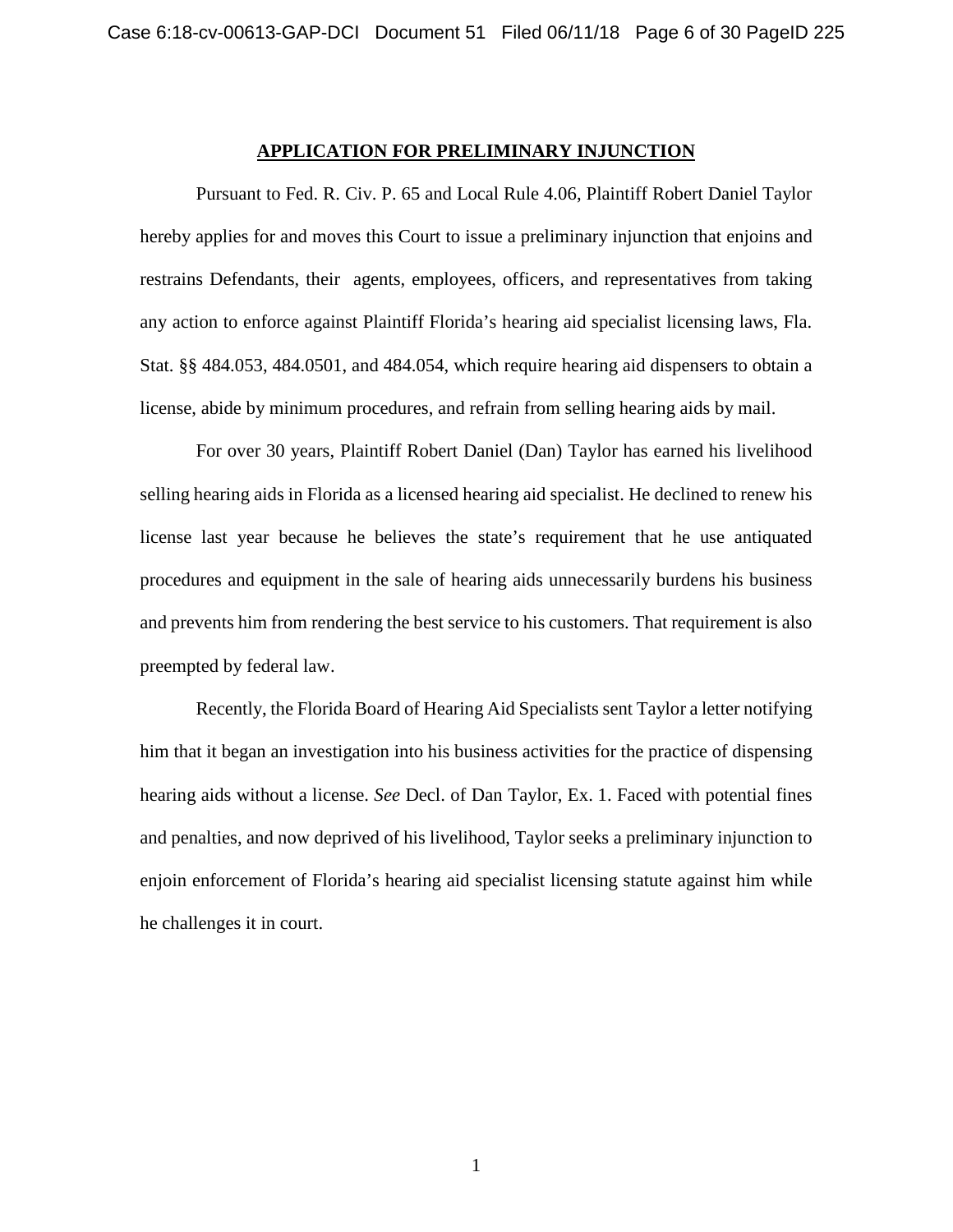#### **MEMORANDUM OF LAW IN SUPPORT OF APPLICATION FOR PRELIMINARY INJUNCTION**

#### **FACTUAL BACKGROUND**

#### *Federal Regulation of Hearing Aid Devices*

Congress enacted the Medical Device Amendments (MDA) to the Food, Drug, and Cosmetics Act to regulate the sale and ensure the safety of various medical devices. 21 U.S.C. § 321(h). The Amendments give the FDA authority over three classes of medical devices. *Id.* Most hearing aids are Class I devices, which are recognized as posing little concern to public health. 21 C.F.R. § 874.3300; 21 U.S.C. § 360c. Other Class I devices include dental floss and tongue depressors. 21 C.F.R. § 872.6390; 21 C.F.R. § 880.6230. Some hearing aids are considered Class II devices, which likewise present little risk to public health, but require premarket approval by the agency. 21 C.F.R. § 874.3300. Other Class II medical devices include heating pads. 21 C.F.R. § 890.5740.

Approximately 15% of American adults—or 37.5-million people—report some trouble hearing. *See* U.S. Dep't of Health and Human Services, National Inst. on Deafness and Other Communication Disorders, *Quick Statistics About Hearing*. [1](#page-7-0) Yet the FDA estimates that only 1/5 of people who could benefit from hearing aids actually seek them. *See* FDA News Release, *FDA Takes Steps to Improve Hearing Aid Accessibility*. [2](#page-7-1) This is, in part, because onerous and outdated regulations limit who may sell hearing aids, thereby decreasing the devices' availability and increasing their cost. *Id.* Recognizing that unnecessary and anticompetitive regulations reduce access to hearing aids, the MDA

 <sup>1</sup> https://www.nidcd.nih.gov/health/statistics/quick-statistics-hearing.

<sup>&</sup>lt;sup>2</sup> https://www.fda.gov/NewsEvents/Newsroom/PressAnnouncements/ucm532005.htm.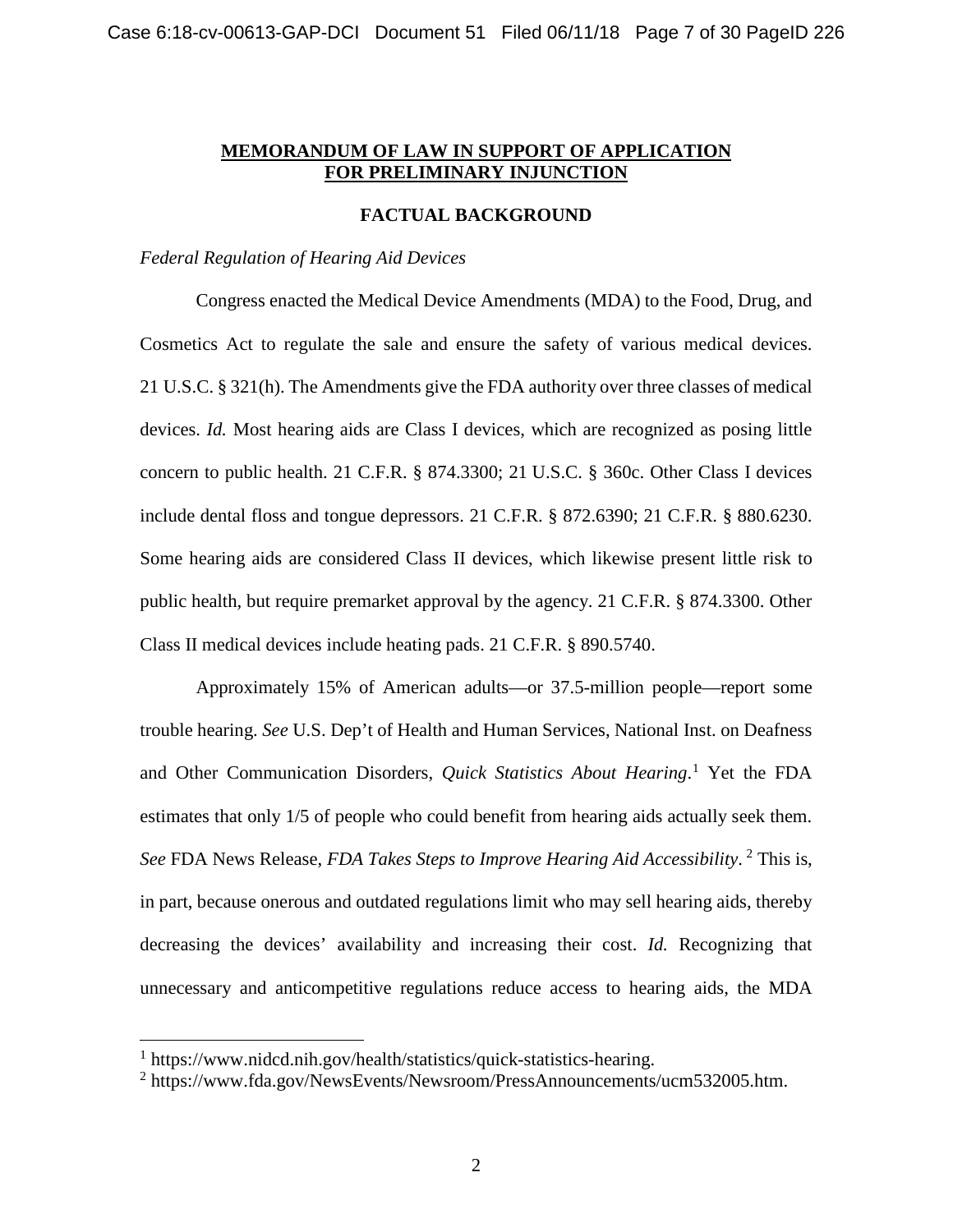explicitly preempts any state requirements that are "different from, or in addition to" federal regulations, and that relate to the "safety or effectiveness" of the device. 21 U.S.C.  $§$  360 $k(a)$ .

The FDA has promulgated comprehensive rules regulating the conditions of sale of hearing aids, including a requirement that hearing aid devices carry specific labeling and that manufacturers provide a brochure that includes product information. *See* 21 C.F.R. § 801.420(b)-(c). The rules also require hearing aid dispensers to be aware of eight "red flags" and, if a dispenser learns about one of these flags by observation or by other information, he must "advise a prospective hearing aid user to consult promptly with a licensed physician" prior to the sale of a hearing aid. 21 C.F.R. § 801.420

<span id="page-7-1"></span><span id="page-7-0"></span>Federal rules further prohibit dispensers from selling a hearing aid unless the prospective user has obtained a medical evaluation within the prior six months and been deemed a candidate for a hearing aid, or, if the user is over 18, she waives the medical evaluation. 21 C.F.R. § 801.421(a). Federal regulations also require dispensers to retain a copy of either the waiver or the physician's written statement. 21 C.F.R. § 801.421(d). However, the FDA issued guidance in December 2016, stating that it "does not intend to enforce certain conditions for sale of hearing aids that are required per FDA regulation," including the mandatory medical evaluation or recordkeeping requirement for persons over 18, given that those requirements discourage people from getting hearing aids without providing any material health or safety benefit. FDA, *Immediately in Effect Guidance*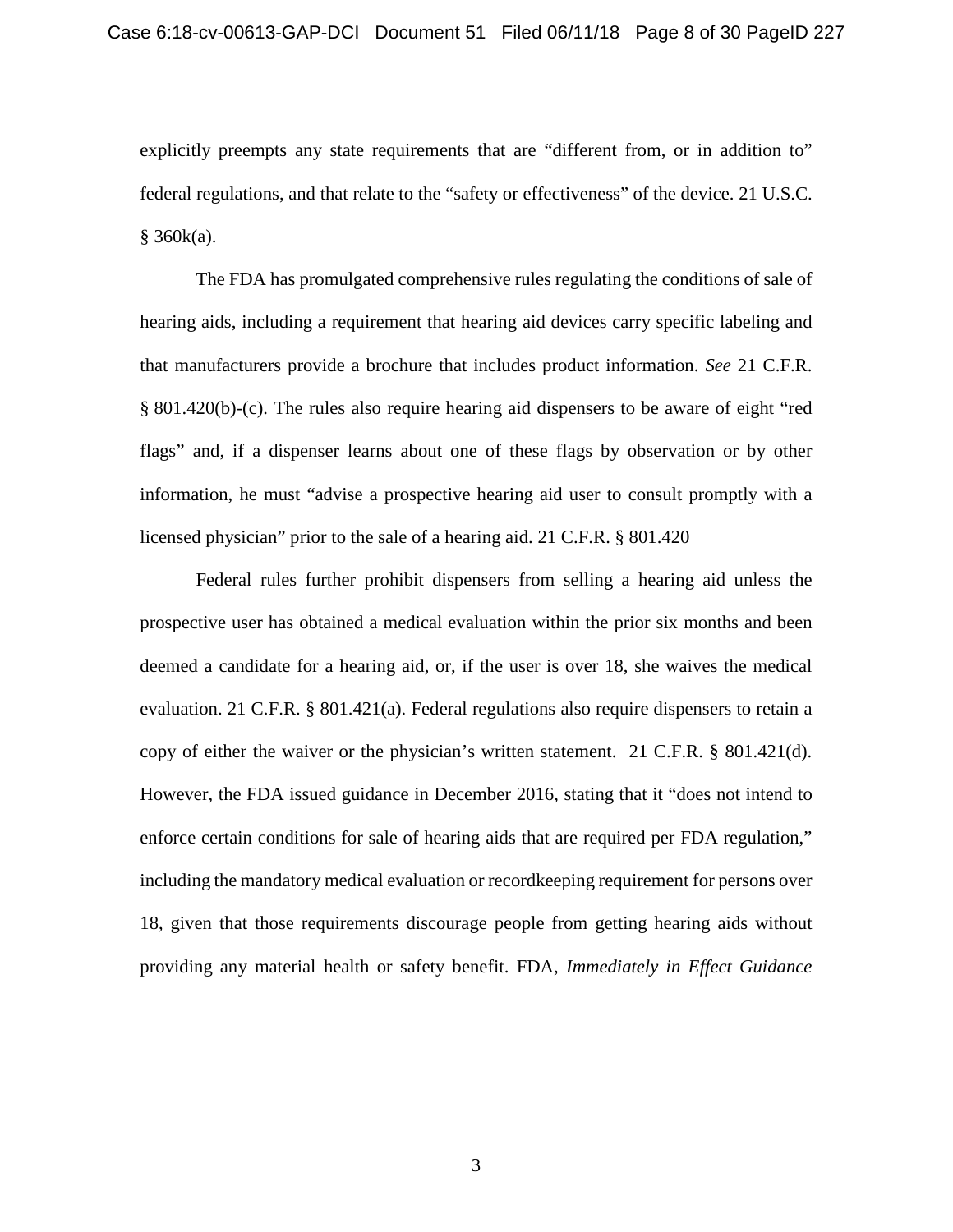# *Document: Conditions for Sale for Air-Conduction Hearing Aids*, *Florida's Regulation of Hearing Aid Devices*. [3](#page-8-0)

#### *Florida's Regulations of Hearing Aid Devices*

Florida's hearing aid specialist licensing law requires anyone who dispenses hearing aids to obtain a license. Fla. Stat. § 484.053. Obtaining a hearing aid specialist license is onerous, requiring six months of training, license fees, and successful examination by the Florida Board of Health. The license must be maintained by continuing education and fees. Fla. Stat. §§ 484.0445, 484.0447, 484.045, 484.047.

The licensing law also imposes conditions of sale on licensees—many of which directly conflict with the federal regulations. Florida requires all licensed hearing aid specialists to conduct an audiological exam and fitting prior to any sale using the state's mandated protocols. Fla. Stat. § 484.0501. Specifically, specialists must conduct an audiological exam measuring pure tone air-conduction thresholds, test speech reception thresholds, determine speech discrimination scores, and discern the most comfortable and uncomfortable loudness levels. *Id.* They are also required to conduct an otoscopy to inspect the ear canal, to interrogate the consumer about recent health history, and to notify the prospective purchaser of the benefits of particular hearing aid technology. *Id.* Selling a hearing aid without a license or without following the specified minimum procedures is a third degree felony.

<span id="page-8-0"></span> <sup>3</sup> https://www.fda.gov/downloads/MedicalDevices/DeviceRegulationandGuidance/Gui danceDocuments/UCM531995.pdf.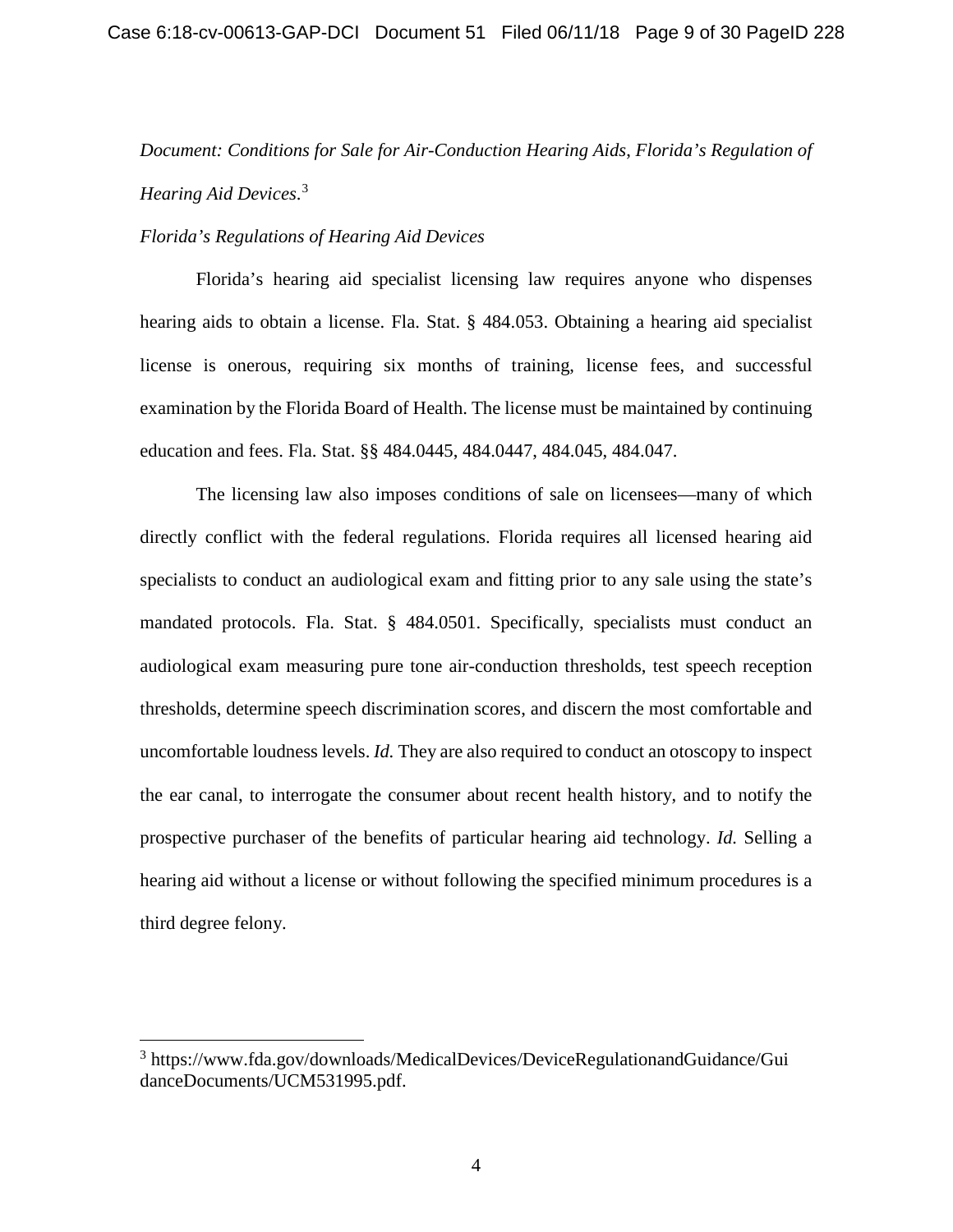Moreover, all minimum procedures must be conducted using particular equipment. *Id.* Florida law requires that testing be done using a wide range audiometer that meets the specifications of the American National Standards Institute in a specially constructed testing room certified by the Florida Department of Health or by an agent approved by the Department. *Id.*

Neither federal law nor FDA regulations require audiological testing or a fitting of any kind prior to the sale of hearing aids, nor that it be done with any particular kind of equipment. In fact, FDA has determined that mandatory audiological exams are "not necessary," drive up the cost of hearing aids, and are preempted by federal law. 45 Fed. Reg. 67,326-67,329 (Oct. 10, 1980).

Florida law also prohibits all sales and distribution of hearing aids through the mail, thereby barring mail-order or internet sales of hearing aid devices to Florida consumers. *See* Fla. Stat. § 484.054. Selling a hearing aid by mail order in violation of Florida law is a second-degree misdemeanor. Taylor contends that the requirement that sellers of hearing aids obtain a license is preempted because the licensing scheme imposes mandatory conditions of sale contrary to MDA's preemption statement: first, it requires licensees to administer a pre-sale audiological exam and fitting using particular procedures and equipment; second, it bans mail-order sales. *See* Complaint ¶¶ 87-104.

## *Plaintiff Dan Taylor*

Dan Taylor is an entrepreneur who was a licensed Hearing Aid Specialist for more than 30 years between 1984 and February 2017. Declaration of Dan Taylor ¶ 2. After dispensing hearing aids as an employee of various hearing aid retailers, and working as an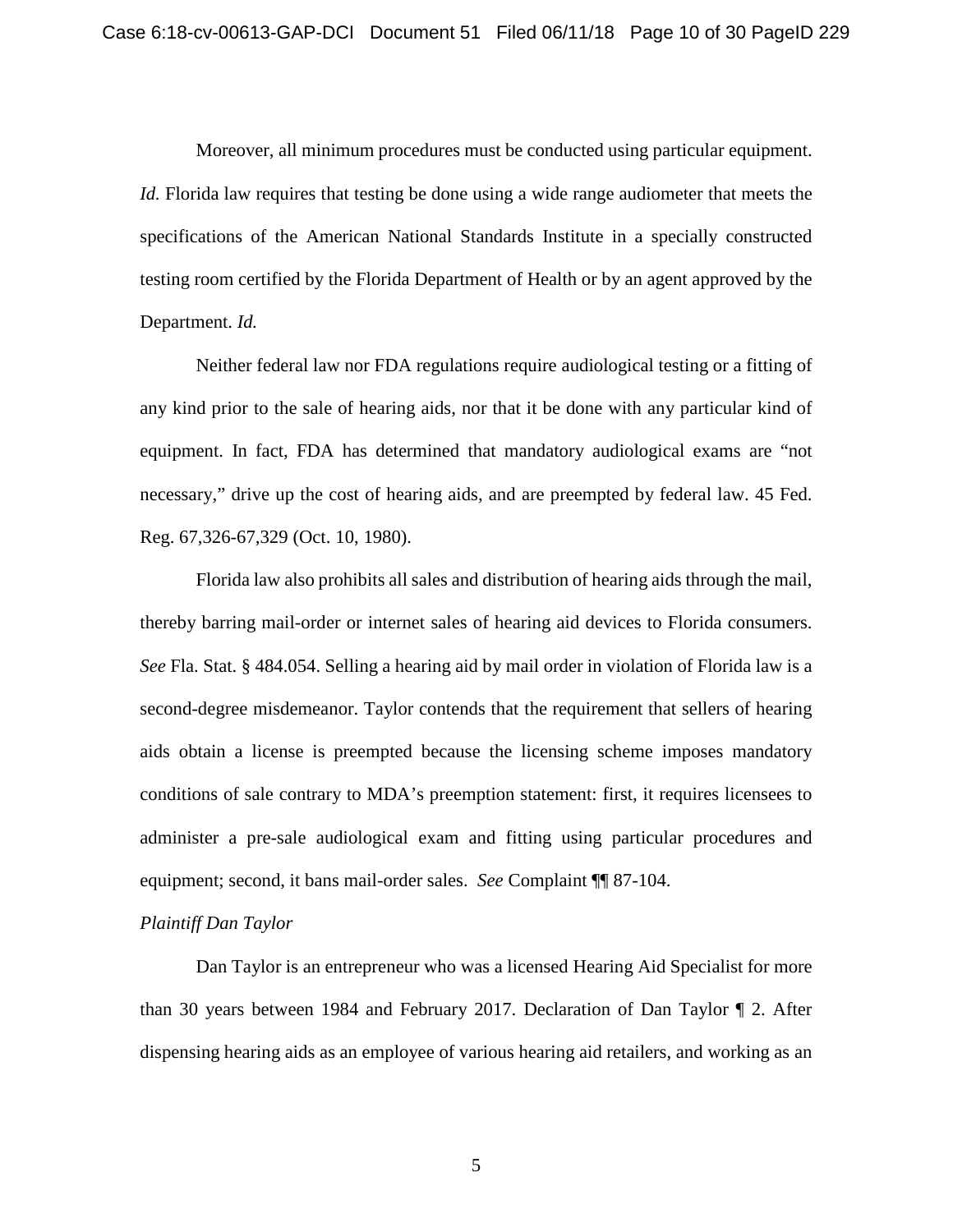equipment representative, Taylor opened his own store in 1992. *Id.* ¶ 3. In all of his years as a licensed Hearing Aid Specialist, Dan was never disciplined or sanctioned by the Board of Hearing Aid Specialists or any other administrative or law enforcement agency due to any consumer complaint. *Id.* ¶ 4.

Modern hearing aids of the type sold by Taylor allow for fitting to be done using *in situ* audiometric testing—that is, testing using the hearing aid device itself rather than audiometric equipment in a sound-controlled environment. *Id.* ¶ 6. Modern firmware and software built into the devices allows for the fitting of the hearing aid to be performed at standards that are as good or superior to the minimum procedures and equipment mandated by the Florida laws challenged herein. *Id*. *In situ* audiometric testing is less time-consuming and more convenient for many consumers than the minimum procedures and equipment mandated by Defendants, and results in equal or greater consumer satisfaction than older methods of "fitting." *Id.* ¶¶ 6-7. The effective selection and fitting of hearing aids today can even be done using personal computers and smartphones with minimal, nonmedical training; some hearing aid models are designed to allow consumers themselves to fit their hearing aids for comfort using smartphone applications or a PC with "Bluetooth" technology. *Id.* The more intrusive and time-consuming fitting procedures mandated by Florida law tend to dissuade consumers from seeking information or engaging in the process of selecting a hearing aid. *Id.* ¶ 7.

Taylor wants to provide the best service that he can to consumers, and to effectively serve as many consumers as feasible. *Id.*  $\parallel$  8. For this reason, he does not want to conduct hearing aid fitting according to the procedures mandated by Florida law as a condition of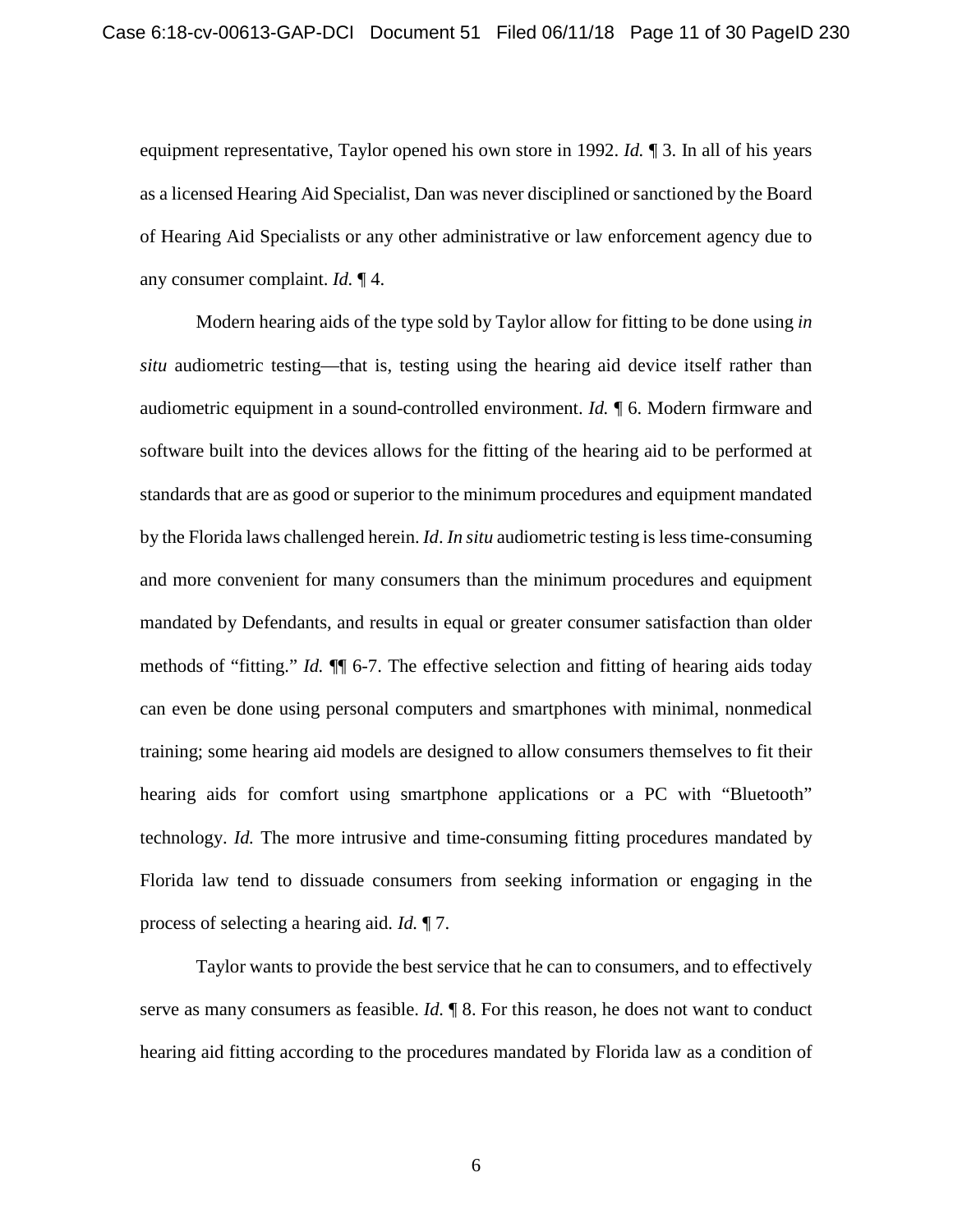selling the devices, and instead wants to conduct his business using superior software and hardware available with modern hearing aids. *Id.* ¶ 8. In 2017, after considering FDA guidance and reading about hearing aid licensing-related lawsuits in other states, Taylor decided not to renew his Hearing Aid Specialists license and to practice his occupation following federal standards and regulations. *Id.* ¶ 5.

Taylor recently received a letter from the Florida Board of Hearing Aid Specialists notifying him that the Board was opening an investigation into his business activities for dispensing hearing aids without a license. *Id.* ¶ 9. Taylor brought suit under 42 U.S.C. § 1983 to vindicate his right to earn a living free of Florida's preempted law, and brings this application for preliminary injunction to enjoin enforcement of the law, including any enforcement actions against him, during the pendency of the lawsuit.

#### **LEGAL STANDARD**

<span id="page-11-0"></span>To succeed on a motion for a preliminary injunction, movants must show: (1) a likelihood of success on the merits; (2) that they are at risk of suffering irreparable harm if preliminary relief is denied; (3) that their potential injury outweighs the potential harm to the defendant; and (4) that granting injunctive relief does not disserve the public interest. *See, e.g.*, *Odebrecht Constr., Inc. v. Sec'y, Fla. Dep't of Transp.,* 715 F.3d 1268, 1287 (11th Cir. 2013). Taylor easily satisfies all four factors.

#### **SUMMARY OF THE ARGUMENT**

<span id="page-11-1"></span>Taylor meets the four factors necessary to obtain a preliminary injunction. First, he is likely to succeed on the merits of his claim that Florida's hearing aid specialist licensing law is preempted. The MDA expressly preempts state laws that are "different from" or "in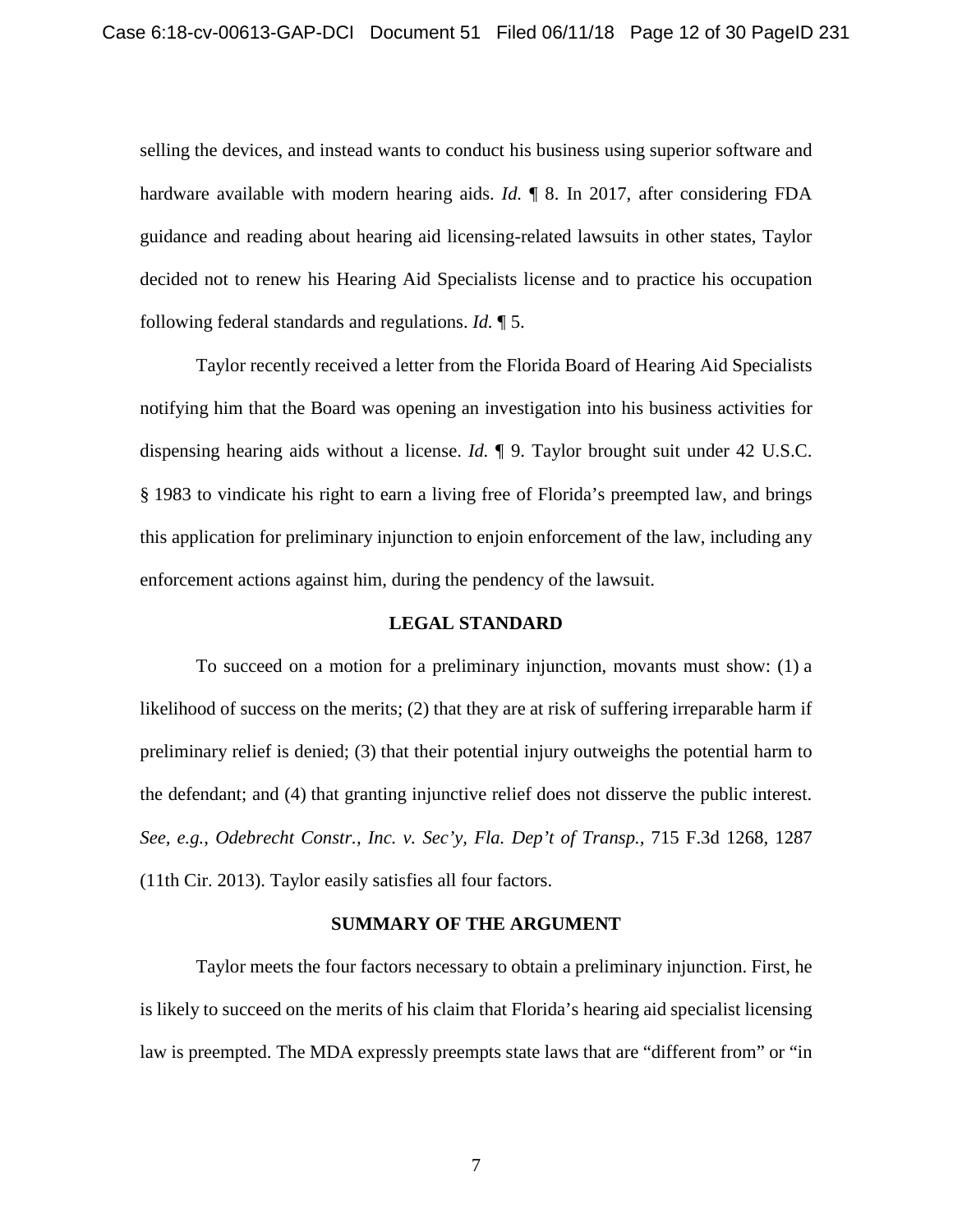addition to" federal requirements, and which "relate to the safety or effectiveness of the device." 21 U.S.C. § 360k(a). Florida's hearing aid specialist licensing law is "different from" and "in addition to" the FDA's regulations because it requires a presale audiological exam—which is not required by the FDA—and because it bans mail-order sales—which the FDA permits. Indeed, because these requirements reduce access to hearing aids without providing any health or safety benefit, the FDA has determined that they "would interfere with the execution and accomplishment of the objectives of FDA's hearing aid regulation" and are preempted. 45 Fed. Reg. 67,327.

Florida's hearing aid specialist licensing law "relate[s] to the safety or effectiveness of the device" because it is intended to prevent "physical and economic harm" and to ensure that aid actually enhances the purchaser's hearing. Fla. Stat. § 484.0401. Several courts have therefore held that licensing regimes like Florida's are preempted. *See, e.g.*, *Missouri Bd. of Exam'rs for Hearing Instrument Specialists v. Hearing Help Express, Inc.*, 447 F.3d 1033, 1036 (8th Cir. 2006); *METX, LLC v. Wal-Mart Stores Texas, LLC*, 62 F. Supp. 3d 569, 584 (E.D. Tex. 2014); *Mass. v. Hayes*, 691 F.2d 57, 63 (1st Cir. 1982); *New Jersey Guild of Hearing Aid Dispensers v. Long*, 384 A.2d 795, 812 (N.J. 1978).

Second, Taylor will suffer irreparable harm absent an injunction. Because Taylor believes that Florida's licensing law mandates outdated and unnecessary procedures, and because he believes those requirements are preempted, he has chosen not to renew his hearing aid specialist license. Now, he has to give up his primary source of revenue in order to avoid prosecution for the unlicensed practice of hearing aid sales. *See Odebrecht Constr.*, 715 F.3d at 1288 (loss of revenue is irreparable harm). Indeed, Defendants have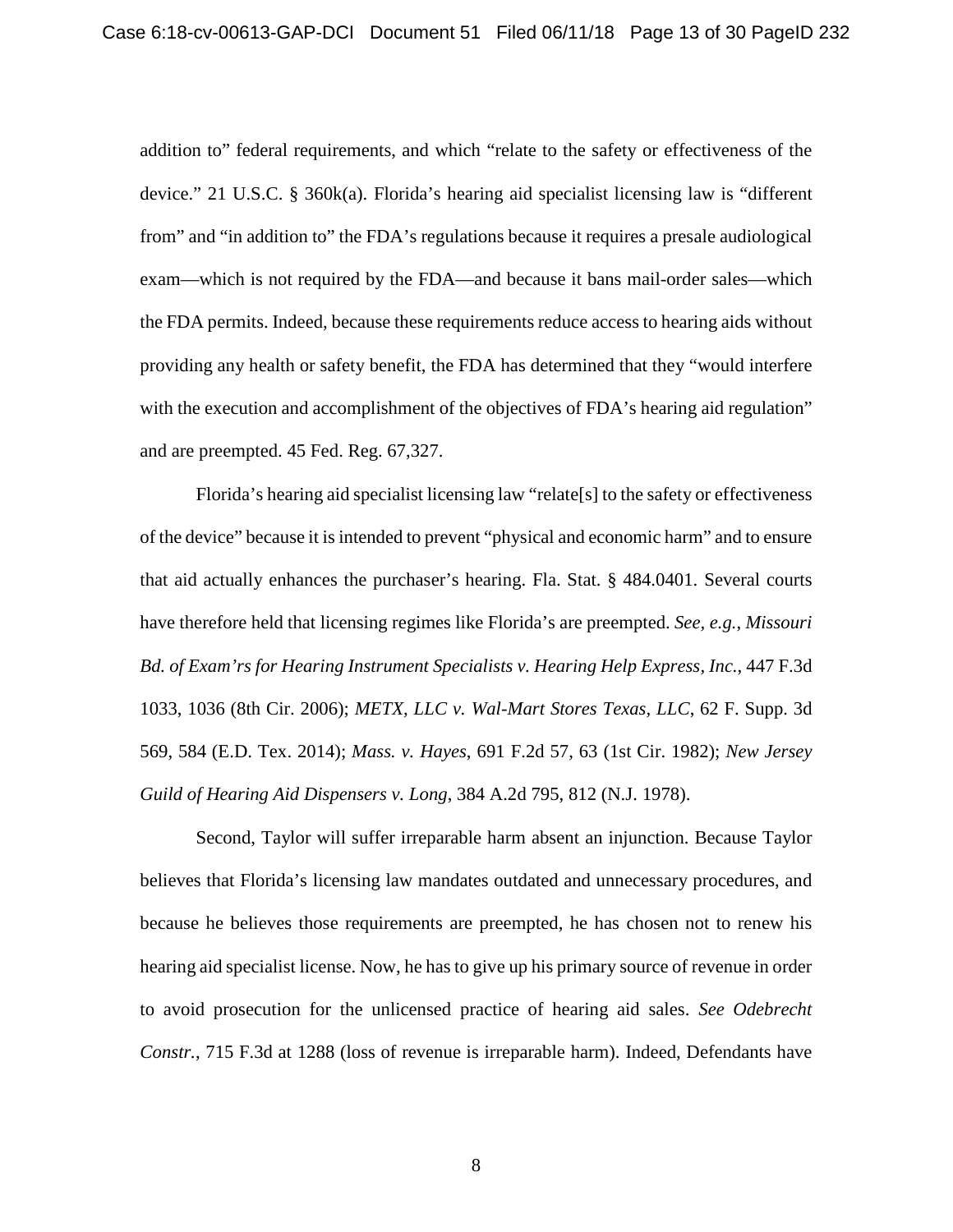warned him that they are looking into his business activities and he faces potential fines and penalties unless Defendants are enjoined from enforcing the licensing law. *See also ABC Charters, Inc. v. Bronson*, 591 F. Supp. 2d 1272 (S.D. Fla. 2008) (potential prosecution is irreparable harm).

Third, the potential harm to Taylor outweighs any potential harm to Defendants or the public. The government is not harmed by being prevented from enforcing an unconstitutional law. *KH Outdoor, LLC v. City of Trussville*, 458 F.3d 1261, 1272 (11th Cir. 2006). And if the state is enjoined from enforcing its law against Taylor, the public will be adequately protected by federal law, which already restricts the sale of hearing aids in a manner the FDA has deemed necessary to protect the public.

Last, granting the injunction is in the public interest. The public has a substantial interest in determining the constitutionality of a challenged law, *ABC Charters*, 591 F. Supp. 2d at 1310, and an injunction will allow Taylor to seek judicial resolution of his claims.

#### **ARGUMENT**

**I**

## **TAYLOR IS LIKELY TO SUCCEED ON THE MERITS OF HIS CLAIMS**

<span id="page-13-1"></span><span id="page-13-0"></span>Taylor is likely to succeed on the merits of his claims because the MDA expressly preempts Florida's hearing aid licensing laws, which require presale testing and fitting and ban mail-order hearing aid sales. The MDA expressly preempts state regulations that are "different from, or in addition to" the federal rules and that "relate[] to the safety or effectiveness" of the device. 21 U.S.C. § 360k(a). Florida's licensing statutes are "different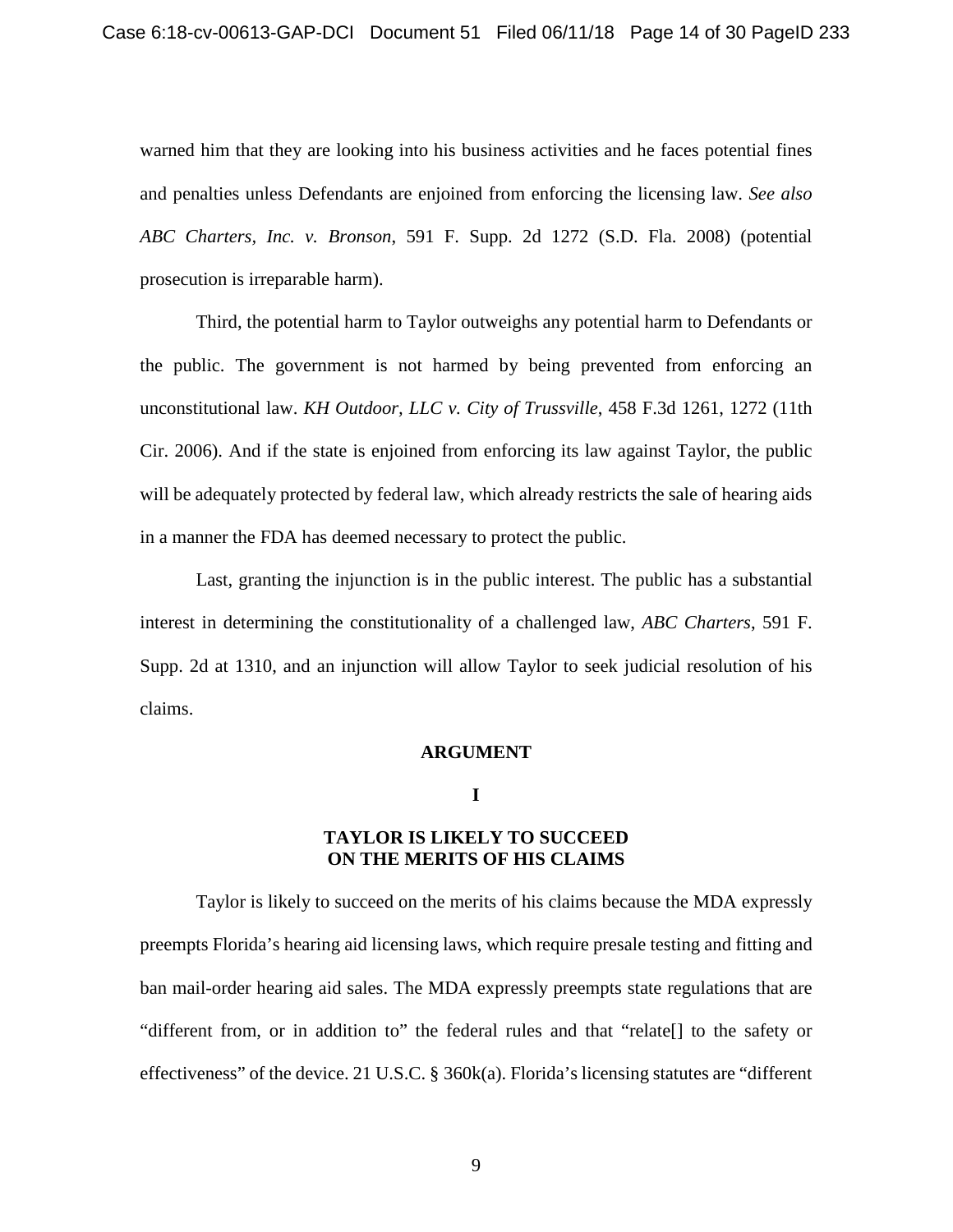from" and "in addition to" those rules because they require a presale audiological exam using specific minimum procedures prior to any sale and because they prohibit mail-order sales of hearing aid devices. By contrast, the FDA permits the sale of hearing aids without any presale audiological exam and deems such state-imposed requirements to be preempted by the MDA. *See* 45 Fed. Reg. 67,326-67,328.

Notably, the FDA has determined that "[t]here is no evidence that audiological evaluation reduces or eliminates any risk to health presented by a hearing aid," and therefore the federal rules do not include an exam as a mandatory condition of sale. Instead, the FDA has determined that state-mandated audiological exams "would interfere with the execution and accomplishment of the objectives of FDA's hearing aid regulation," are "in addition to" those requirements, and are therefore preempted. 45 Fed. Reg. 67,327. *See also* 45 Fed. Reg. 67,328 ("Because the FDA hearing aid regulation preempts State laws requiring audiological evaluation, the States may not require, as a condition to the purchase of a hearing aid, that the prospective purchaser receive an audiological evaluation."). FDA has repeatedly denied requests to be exempted from preemption from those states that require mandatory audiological sales. *Id.*

Moreover, FDA permits mail-order sales so long as sellers abide by the federally mandated conditions of sale. Both Florida's mandated procedures and ban on mail-order sales relate to the "safety" and "effectiveness" of the device because they are designed to ensure that hearing aids function safely and properly. 45 Fed. Reg. 67,326-67,327. They are therefore preempted. *See, e.g.*, *Missouri Bd. of Exam'rs for Hearing Instrument*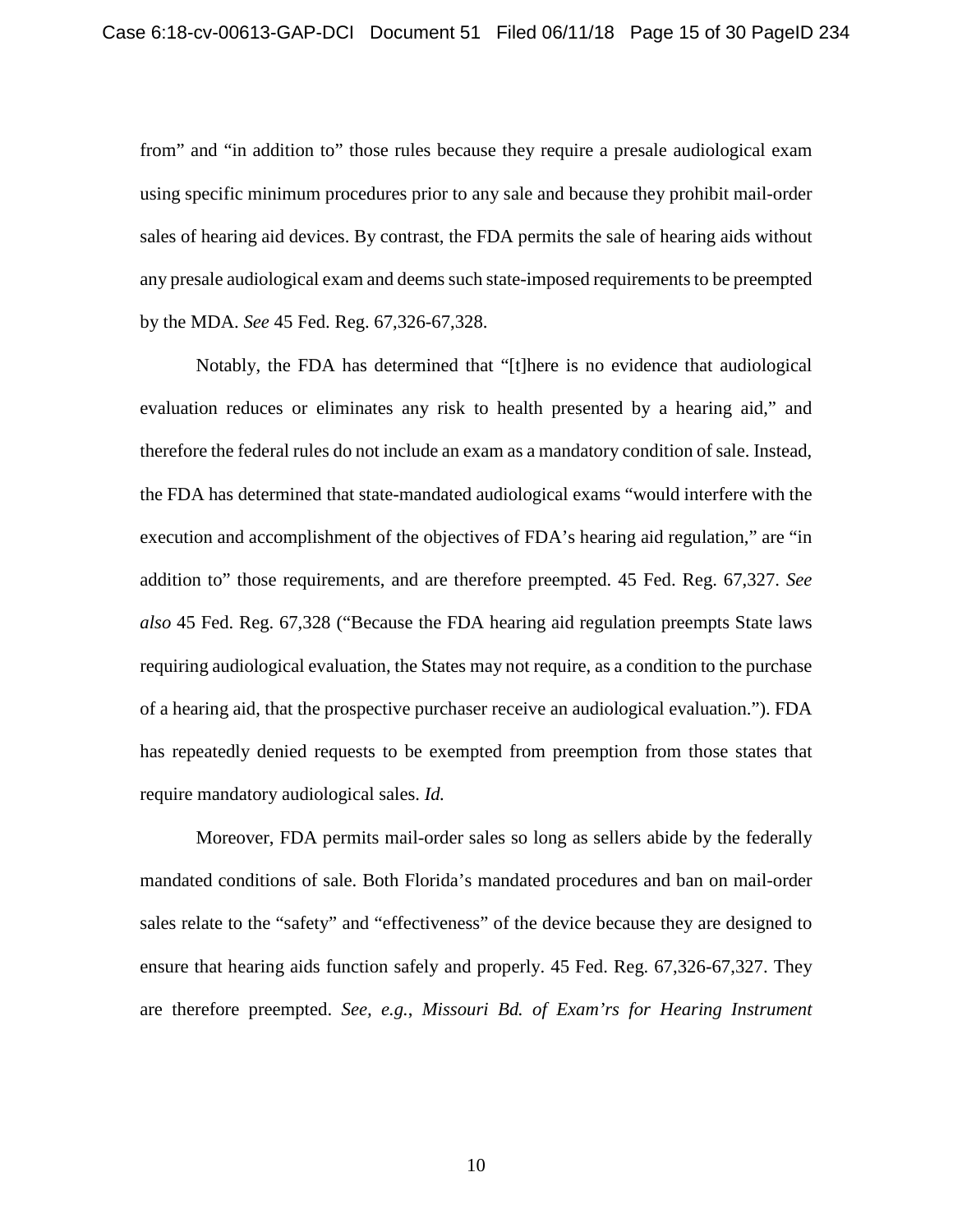*Specialists*, 447 F.3d at 1036; *METX, LLC*, 62 F. Supp. 3d 569 at 584; *Hayes*, 691 F.2d at 63; *New Jersey Guild of Hearing Aid Dispensers*, 384 A.2d at 812.

#### <span id="page-15-0"></span>**A. The MDA Expressly Preempts State and Local Laws**

Under the Supremacy Clause, federal laws and regulations are the "Supreme law of the land," and any state law that interferes with or is contrary to federal regulations is preempted. U.S. Const. art. VI, cl. 2; *ABC Charters*, 591 F. Supp. 2d 1272. Preemption may be either express or implied. Preemption is express when Congress uses clear preemptive language. *Odebrecht Constr.*, 715 F.3d at 1274. Under express preemption, Congress'slanguage governs and "there is no need to infer congressional intent." *Cipollone v. Liggett Group, Inc.*, 505 U.S. 504, 517 (1992). Preemption is implied where the statutory language indicates Congress's intent to occupy the field, or where state regulation conflicts with or frustrates federal law. *Id.*

The MDA includes an express preemption clause. Its language clearly and unambiguously preempts any state law pertaining to hearing aid devices:

1) which is different from, or in addition to, any requirement applicable under this chapter to the device, and

2) which relates to the safety or effectiveness of the device or to any other matter included in a requirement applicable to the device under this chapter. 21 U.S.C.  $§ 360k(a).$ 

In *Riegel v. Medtronic, Inc.*, 552 U.S. 312, 316 (2008), the Supreme Court held that Section 360k(a) conveys Congress's intent to expressly preempt state laws regulating the sale of medical devices. Because Congress used clear language in the preemption

11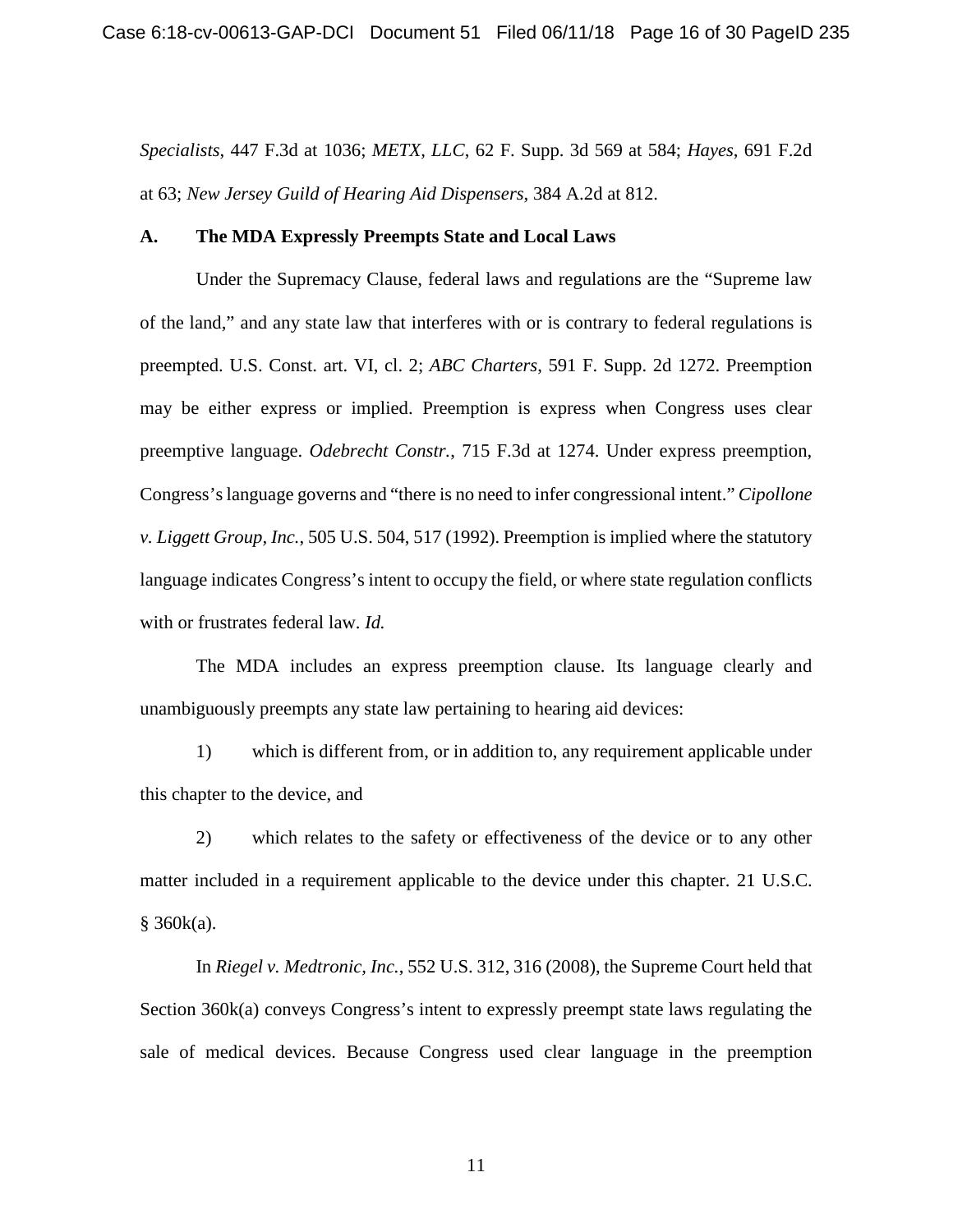statement, a court need only compare the challenged statute to the statutory language. *Id.*; *Buckman Co. v. Plaintiffs' Legal Comm*., 531 U.S. 341, 352 (2001) (MDA includes express preemption statement).

Federal courts agree that the MDA expressly preempts state hearing aid regulations. In *Missouri Bd. of Exam'rs for Hearing Instrument Specialists*, 447 F.3d 1033, the Eighth Circuit held that the MDA expressly preempted state law, and the specific preemption language determined whether a given law was preempted and void. *See Hayes*, 691 F.2d 57 (MDA "expressly preempt[s]" state law governing the sale of hearing aids); *METX*, 62 F. Supp. 3d 569 (same).

These judicial opinions are consistent with the FDA's own opinion. According to the FDA, the MDA "expressly preempt[s]" state laws regulating hearing aid sales because Section 360k expresses Congress's "purposes and objectives with respect to the preemption of State and local medical device requirements." 45 Fed. Reg. 67,327; *see also id.* (the "test of implied Federal preemption . . . does not apply"). The FDA noted that an implied preemption standard would render Congress's preemption statement meaningless, because it would preempt only those laws that conflict with the MDA, where the statute specifically preempts any laws that are "different from or in addition to" the MDA. Reviewing Florida's statutes according to an implied preemption standard would therefore be contrary to Congress's intent.

Because the MDA's clear language explicitly preempts state law, it is necessary to determine whether Florida's hearing aid dispenser laws are "different from, or in addition to" the Act and whether they "relate[] to the safety or effectiveness of the device." *See*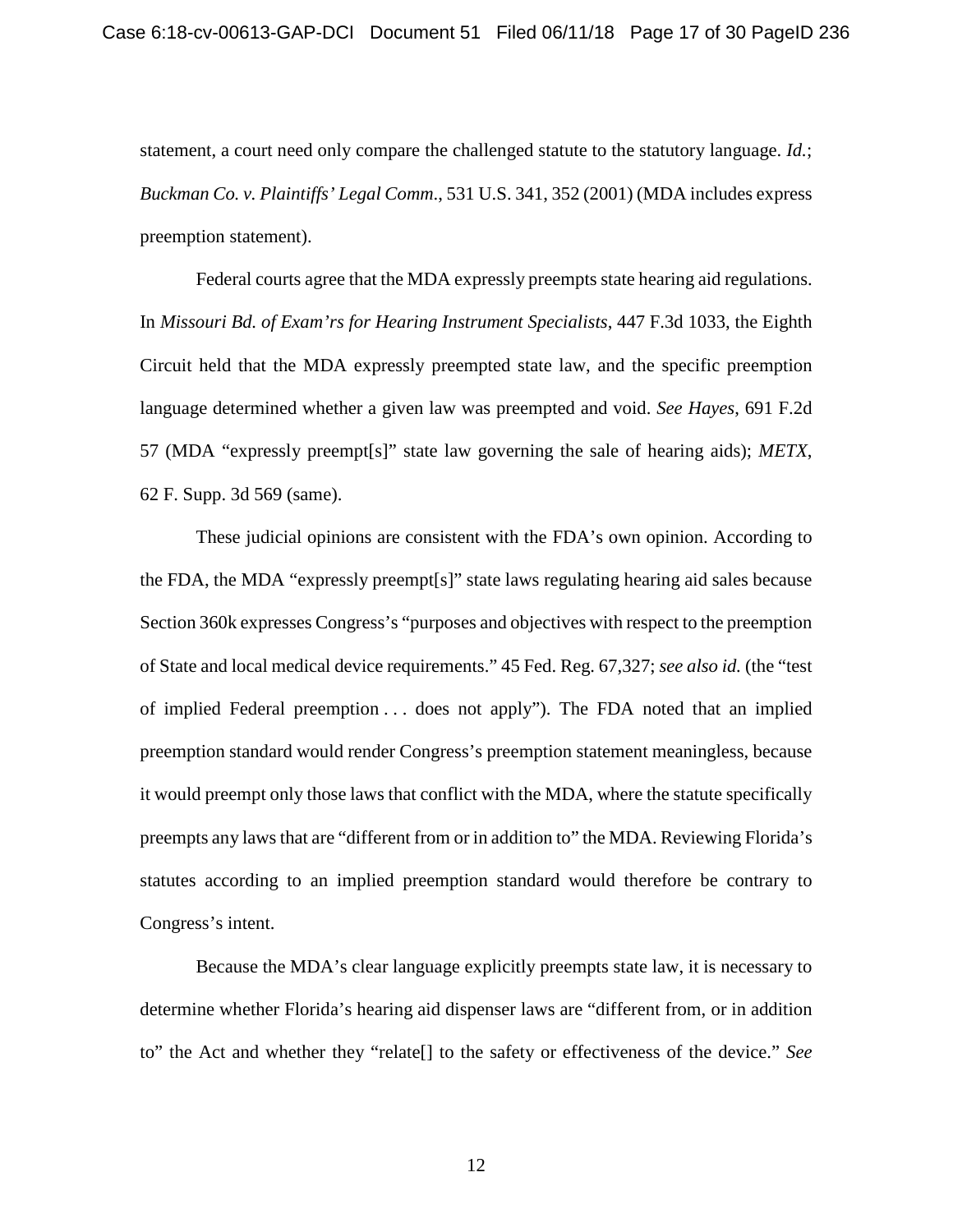*Cipollone*, 505 U.S. at 517 (Where Congress has included a preemption provision, preemption is "governed entirely by the express language.").

#### <span id="page-17-0"></span>**B. Florida's Hearing Aid Licensing Law Is "Different From" and "In Addition to" the MDA**

Florida law requires that all persons wishing to sell hearing aids first obtain a hearing aid specialist license. Fla. Stat. § 484.053. That licensure process requires an applicant to undergo training, pay fees, and pass an examination. Fla. Stat. § 484.045. Once licensed, it requires hearing aid dispensers to follow mandated conditions of sale, including administering a presale audiological exam and fitting using state-approved procedures and equipment. Fla. Stat. § 484.0501. All procedures must be conducted in a room "certified by the department," unless specifically requested and waived by the client. Fla. Stat. § 484.0501(6).

All of these conditions of sale are "different from and in addition to" the conditions of sale imposed by federal regulations. 45 Fed. Reg. 67,327. While the federal rules impose various conditions on the sale of hearing aids, they do not require a presale audiological exam. In fact, FDA has concluded that such a requirement "is not necessary to provide reasonable assurance of the safety or effectiveness of hearing aids." 45 Fed. Reg. 67,329. Instead, these burdens "increase the cost of" and reduce access to hearing aid devices, "without providing any conclusive assurance that the patient would benefit." *Id.* Thus, while FDA permits prospective purchasers to commission an exam and fitting if they'd like one, it does not require sellers of hearing aids to engage in these practices. The FDA has determined that state-mandated exams are "in addition to the Federal requirements applicable to hearing aids," and therefore preempted. 45 Fed. Reg. 67,327; *cf. McMullen*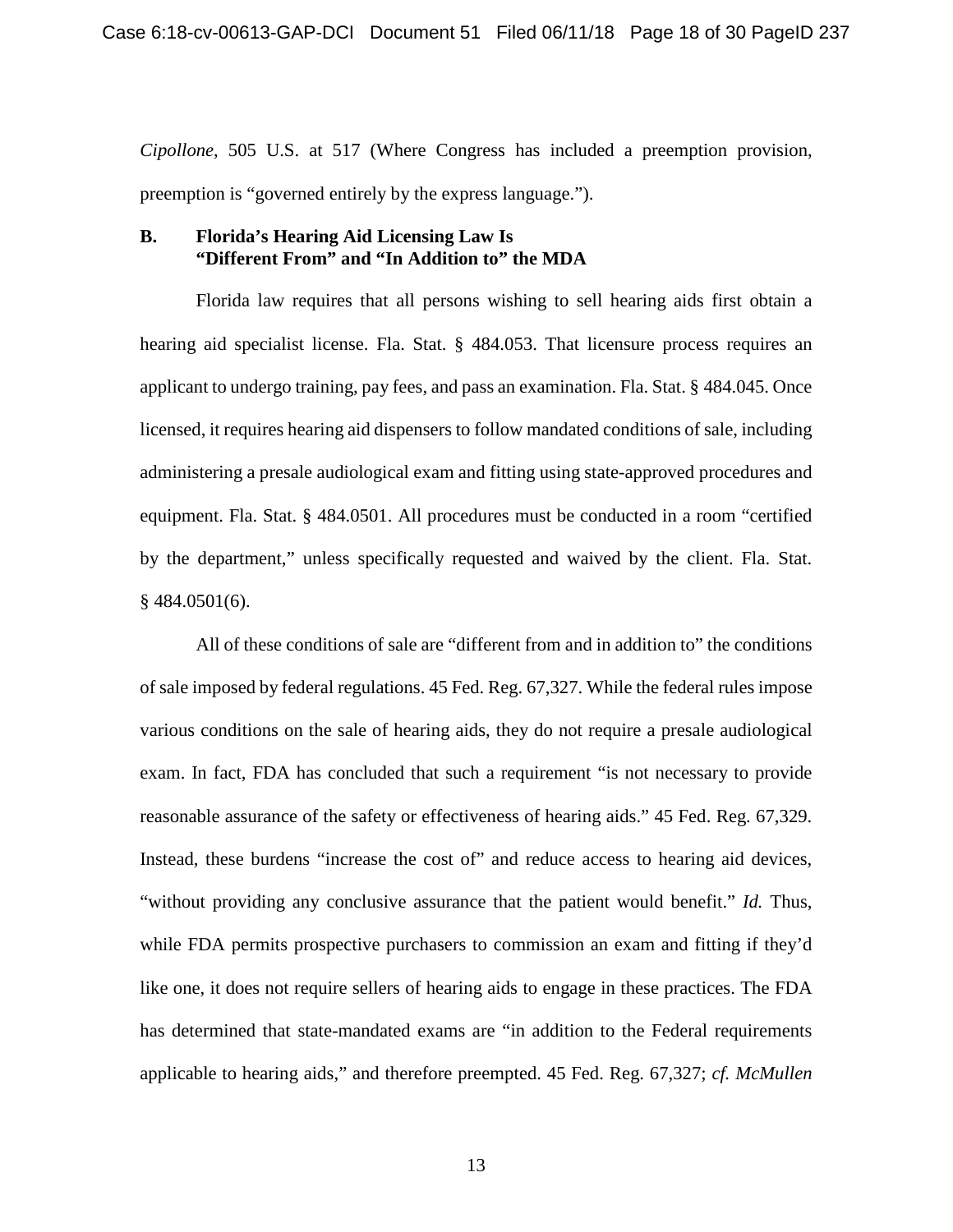*v. Medtronic, Inc.,* 421 F.3d 482, 489 (7th Cir. 2005) (state law preempted by MDA where a person "could be held liable under the state law without having violated the federal law").

In *Missouri Bd. of Exam'rs for Hearing Instrument Specialists*, 447 F.3d at 1036, the Eighth Circuit held that Missouri's mandatory presale audiological exam was "different from" and "in addition to" federal regulations and therefore preempted by the MDA. The state argued that such a requirement was not preempted because it "deal[t] only with fitting and testing," which is "not regulated by the MDA." The court rejected that argument because the statute fell squarely within the express preemption statement of the MDA. The state's argument was irrelevant under an express preemption analysis.

Likewise in *METX*, 62 F. Supp. 3d 569, the district court held that Texas's licensing law was preempted because it required, among other things, that licensees perform a presale audiological exam. Such a requirement was "additional" to federal law because it was not one of the conditions of sale required under FDA regulations governing hearing aids. *See also New Jersey Guild of Hearing Aid Dispensers*, 384 A.2d at 812 (mandated audiological exam was "in addition to" federal regulations because "a dispenser would be forced to comply with two variant rules prior to dispensing a hearing aid.").

The Fifth Circuit<sup>[4](#page-21-1)</sup> has held that an element of Florida's licensing scheme was not preempted in *Smith v. Pingree*, 651 F.2d 1021, 1026 (5th Cir. 1981), but only because the court analyzed the statute under an implied preemption standard. There, the plaintiffs challenged the requirement that testing occur within certified testing rooms. The court

<sup>&</sup>lt;sup>4</sup> This case was decided prior to the establishment of the Eleventh Circuit, when the Fifth Circuit had jurisdiction over the territory now governed by the Eleventh Circuit. Thus, it is properly considered Eleventh Circuit precedent.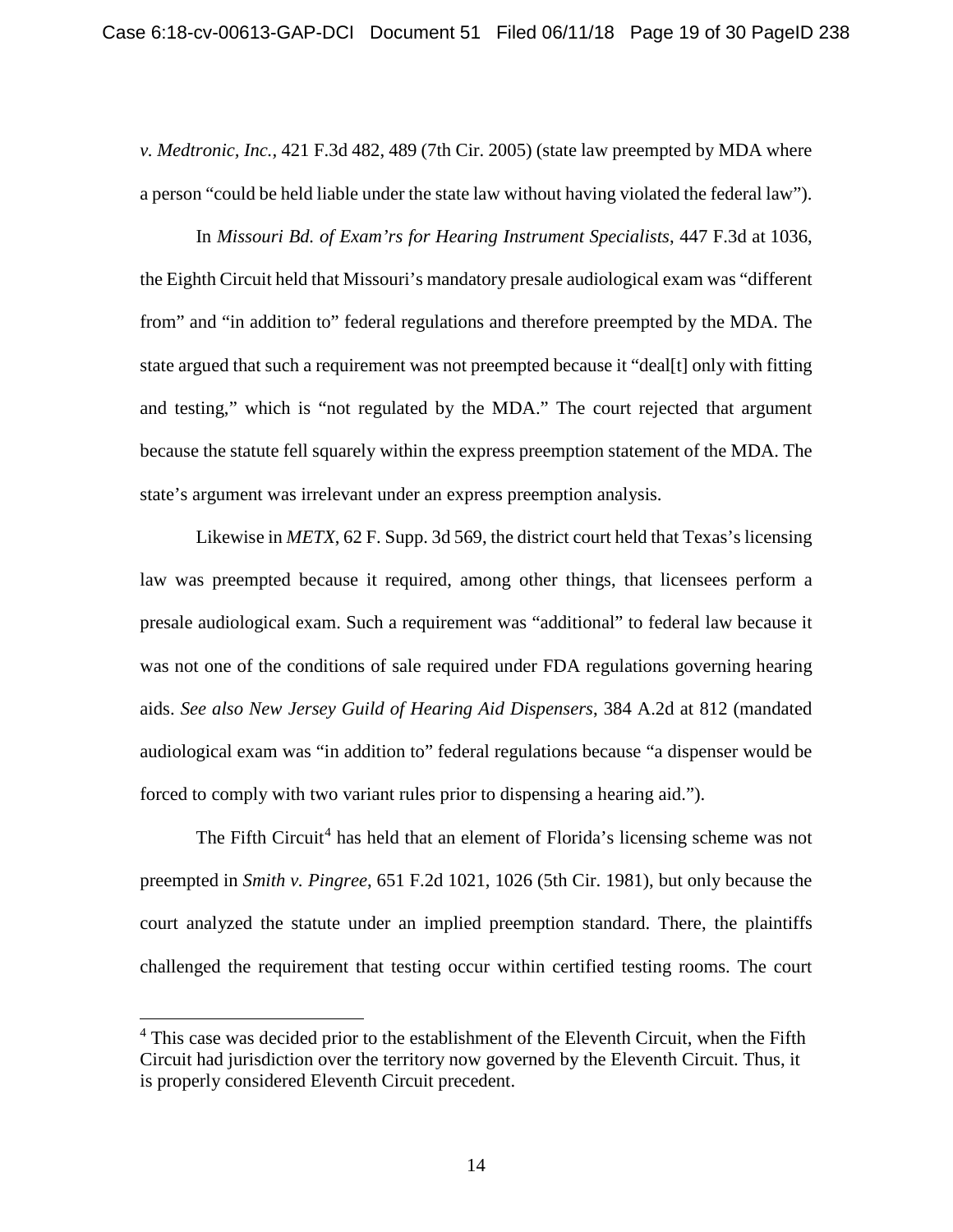reasoned that "where Congress has chosen to 'occupy' a field, but has not undertaken to regulate every aspect of that area, the states have the implied reservation of power to fill out the scheme." *Id*. According to the court, because the MDA did not address hearing aid fitting, the state was free to require that fitting occur in Commission-approved rooms. However, the decision in *Pingree* has been negated by subsequent Supreme Court decisions that require preemption claims under the MDA to be reviewed according to *express* preemption standards. *See, e.g.*, *Riegel*, 552 U.S. 312.

The Eighth Circuit, First Circuit, Texas district court, and New Jersey Supreme Court have also subsequently analyzed state laws relating to hearing aid fitting under an express preemption standard and ruled that the laws were preempted. Those cases, following the U.S. Supreme Court, hold that the MDA expressly preempts state statutes that are "different from or in addition to" federal regulations, even if the federal government has not undertaken to regulate every aspect of the field. *See, e.g.*, *Missouri Bd. of Exam'rs for Hearing Instrument Specialists*, 447 F.3d at 1036; *METX*, 62 F. Supp. 3d at 584; *Hayes*, 691 F.2d at 63; *New Jersey Guild of Hearing Aid Dispensers*, 384 A.2d at 812. Had the Fifth Circuit analyzed Florida's law under express preemption as is now required pursuant to subsequent Supreme Court precedent, the case likely would have come out differently.

In sum, because Florida imposes an additional condition of sale on hearing aid dispensers, its licensing law falls under the first preemption prong of 21 U.S.C. § 360k(a).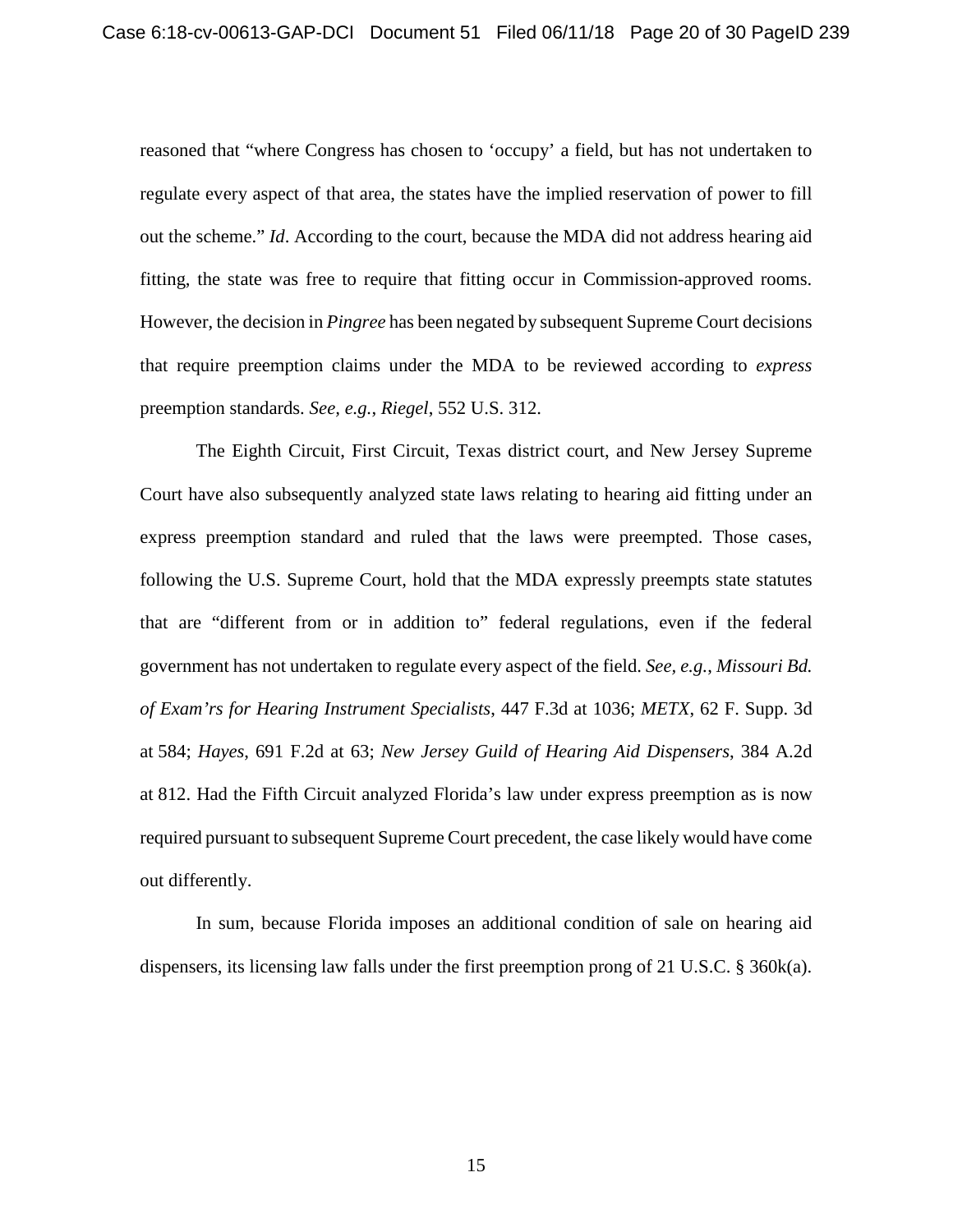## <span id="page-20-0"></span>**C. Florida's Hearing Aid Licensing Law Is "Related to the Safety and Effectiveness of the Device"**

Florida's requirement that fitters administer a presale audiological exam using specified procedures and equipment also fits under the second preemption prong because it relates to the safety and effectiveness of hearing aids. The statute states that its purpose is to "protect the public from physical and economic harm" because "a poorly selected or fitted hearing aid not only will give little satisfaction but may interfere with hearing ability." Fla. Stat. § 484.0401. It therefore "deems it necessary in the interest of the public health, safety, and welfare to regulate the dispensing of hearing aids in this state." *Id*. In other words, the presale audiological exam is not, for example, a pricing regulation. The purpose of the regulation is to ensure safety because it is designed to prevent "harm," and its purpose is to ensure effectiveness because it is designed to ensure the aid does not "interfere with hearing ability."

The FDA has determined that mandatory audiological evaluations "relate[] to the safety or effectiveness of hearing aids" because they are "intended to ensure that the purchaser is fitted properly with a hearing aid that will benefit his or her hearing ability." 45 Fed. Reg. 67,327. Every court that has considered the question agrees. *Missouri Bd. of Exam'rs for Hearing Instrument Specialists*, 447 F.3d at 1036; *METX*, 62 F. Supp. 3d at 584; *Hayes*, 691 F.2d at 63; *New Jersey Guild of Hearing Aid Dispensers*, 384 A.2d at 812. It therefore meets the criteria in 21 U.S.C. § 360k(a)(2).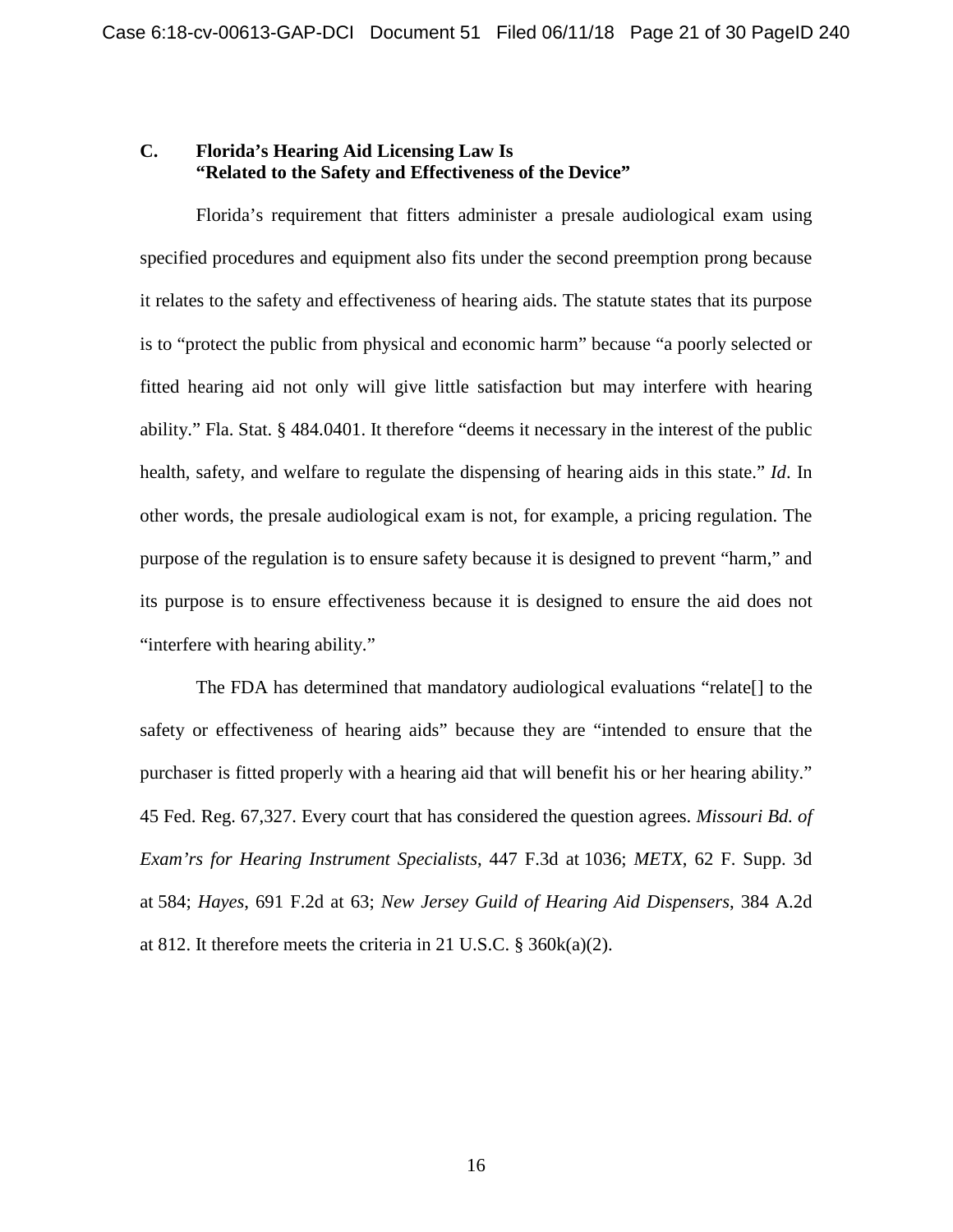#### <span id="page-21-0"></span>**D. Florida's Ban on Mail-Order Hearing Aids Is "Different From" and "In Addition to" the MDA**

Because hearing aids can be expensive, purchasing hearing aids through the mail can offer a less costly means of obtaining hearing help. Given increases in technology, many find mail-order hearing aids to be just as effective as aids purchased in a shop. Taylor also intends to sell hearing aids by mail. But Florida bans the sale of hearing aids through the mail, imposing fines and even threatening jail time for mail-order sales. Fla. Stat. § 484.054.

By contrast, the MDA permits sales of hearing aids through the mail so long as prospective purchasers undergo (or waive) a medical exam, and so long as the hearing aids are labeled and packaged with certain product information. It is notable that FDA has recently moved to lessen even those burdens by stating that it would no longer enforce the mandatory medical exam, and it did so on the basis that such exams needlessly increase costs without protecting consumer safety. Florida does not just impose burdens on mail order sales—it outright bans them, which directly contradicts the federal regulations.

<span id="page-21-1"></span>In *Missouri Bd. of Exam'rs for Hearing Instrument Specialists,* 447 F.3d 1033, the state prohibited mail order sales without prior fitting and testing by a licensed specialist. The Eighth Circuit held that the law was "different from, or in addition to" federal regulations because it made audiological exams mandatory before a mail order sale. Florida goes one step further prohibits mail order sales with or without an exam. That is not just different "in addition to" federal regulation, is it directly contrary to it, because federal rules permits such sales. Florida's ban is therefore preempted.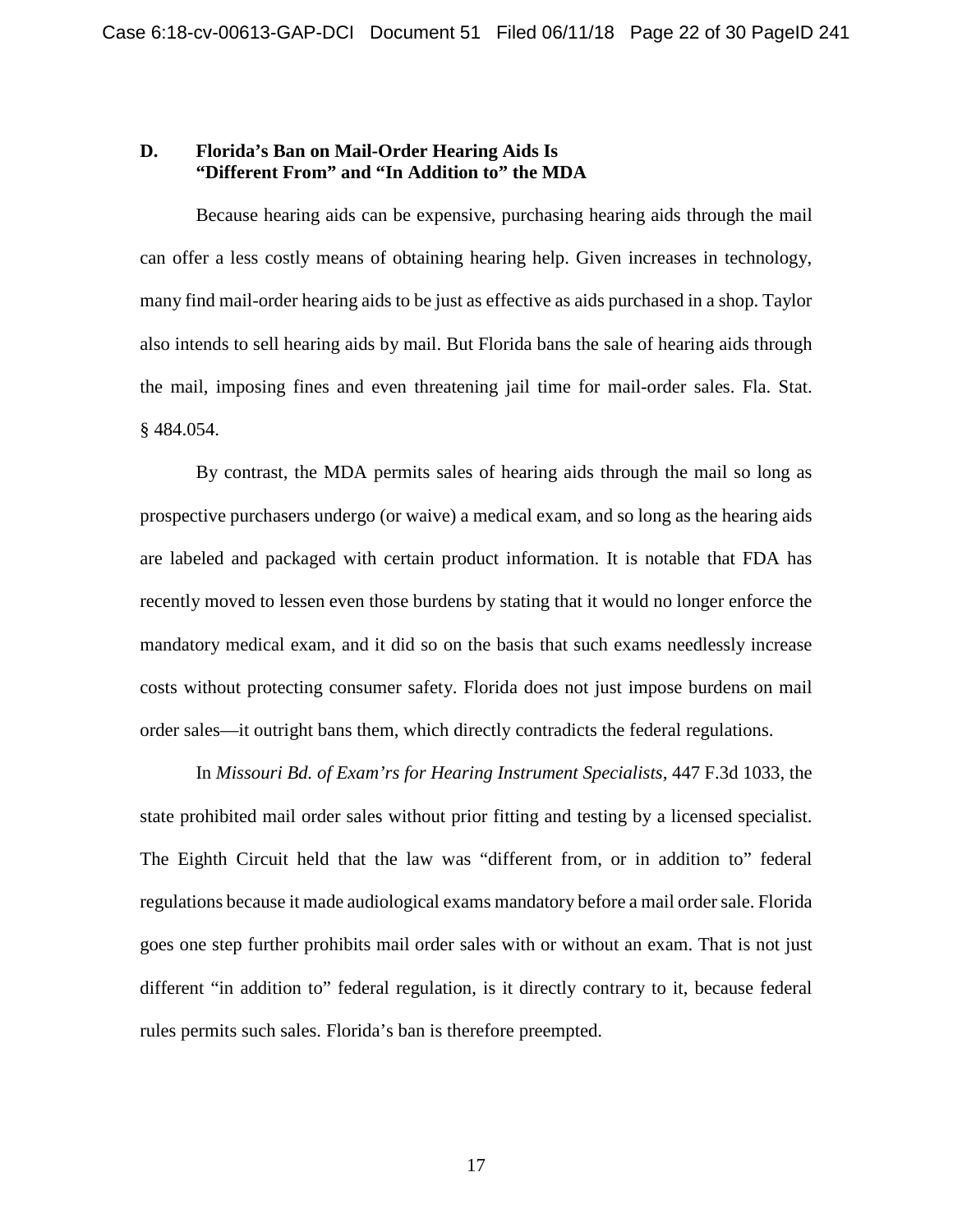#### <span id="page-22-0"></span>**E. Florida's Ban on Mail-Order Hearing Aids Relates to the "Safety and Effectiveness of the Device"**

Like the state's mandatory conditions on sale, Florida's ban on mail-order sales is related to the safety and effectiveness because it is meant to protect consumer health and ensure that hearing aids actually help consumers. *See* Fla. Stat. § 484.0401.

## <span id="page-22-1"></span>**F. Florida's Hearing Aid Specialist Licensing Law Is Not Saved from Preemption**

The FDA has promulgated a rule that exempts some state statutes from preemption, but that clause does not apply here. Specifically, the rule states that the MDA does not preempt "State or local permits, licensing, registration, certification, or other requirements relating to the approval or sanction of the practice of medicine [. . .] or any other of the healing arts or allied medical sciences or related professions or occupations that administer, dispense, or sell devices." 21 C.F.R. § 808.1(d)(3). However, "[i]f there is a conflict between such restrictions and State or local requirements, the Federal regulations shall prevail." *Id.* That means that while federal regulation is not generally meant to preempt licensing, registration, certification or other requirements that relate to ensuring medical professionals are qualified to do their jobs, it will preempt even licensing laws that impose additional conditions of sale that conflict with the MDA.

In *METX*, 62 F. Supp. 3d 569, licensed hearing aid sellers complained that large retailers were selling hearing aids in Texas without a license and without administering presale exams mandated by the state's licensing statute. The district court rejected the challenge and struck down the law because it held that the licensing requirement and mandatory exams were preempted. After holding that the statute was "different from" and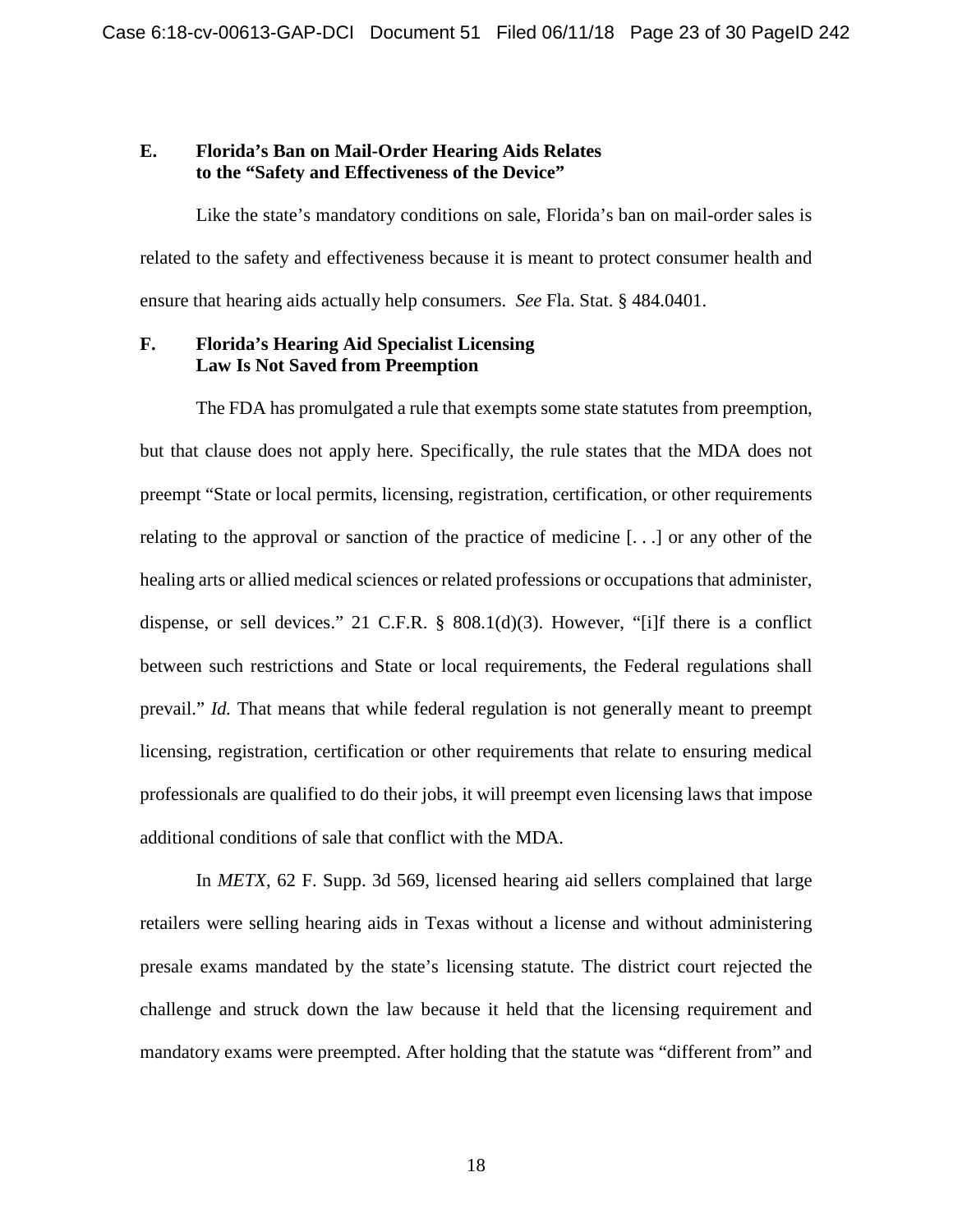"in addition to" federal regulations, and that it related to the "safety and effectiveness of the device," the court rejected the argument that the licensing regime was saved from preemption by 21 C.F.R. § 808.1(d)(3). It reasoned that "licensure is only exempted from preemption to the extent it does not impose requirements applicable to a device different from, or in addition to specific FDA requirements." *METX*, 62 F. Supp. 3d 580*.* In other words, the state could not bootstrap its way out of preemption by embedding its preempted regulations within a "licensing" statute.

Similarly here, Taylor does not challenge those licensing requirements related to ensuring the competency of hearing aid fitters. Instead, he challenges the licensing requirements that impose conditions of sale that are "different from" and "in addition to" federal law and which relate to the "safety and effectiveness" of hearing aids. The savings clause therefore does not apply.

#### **II**

## **TAYLOR WILL SUFFER IRREPARABLE HARM ABSENT AN INJUNCTION**

<span id="page-23-0"></span>If Defendants are not enjoined from enforcing Florida's hearing aid specialist licensing statute, Taylor will suffer harm in the form of lost business profits and potential prosecution. Taylor Decl. at 10. Both injuries are actual and imminent, and are irreparable because there is no adequate remedy at law. *See Odebrecht Constr.*, 715 F.3d at 1288. Because complying with the licensing requirement is costly and burdensome, and because that requirement is preempted, Taylor has given up his license. *Id.* at 5. As a consequence of the state's enforcement of the preempted regulations, he is forced to either give up his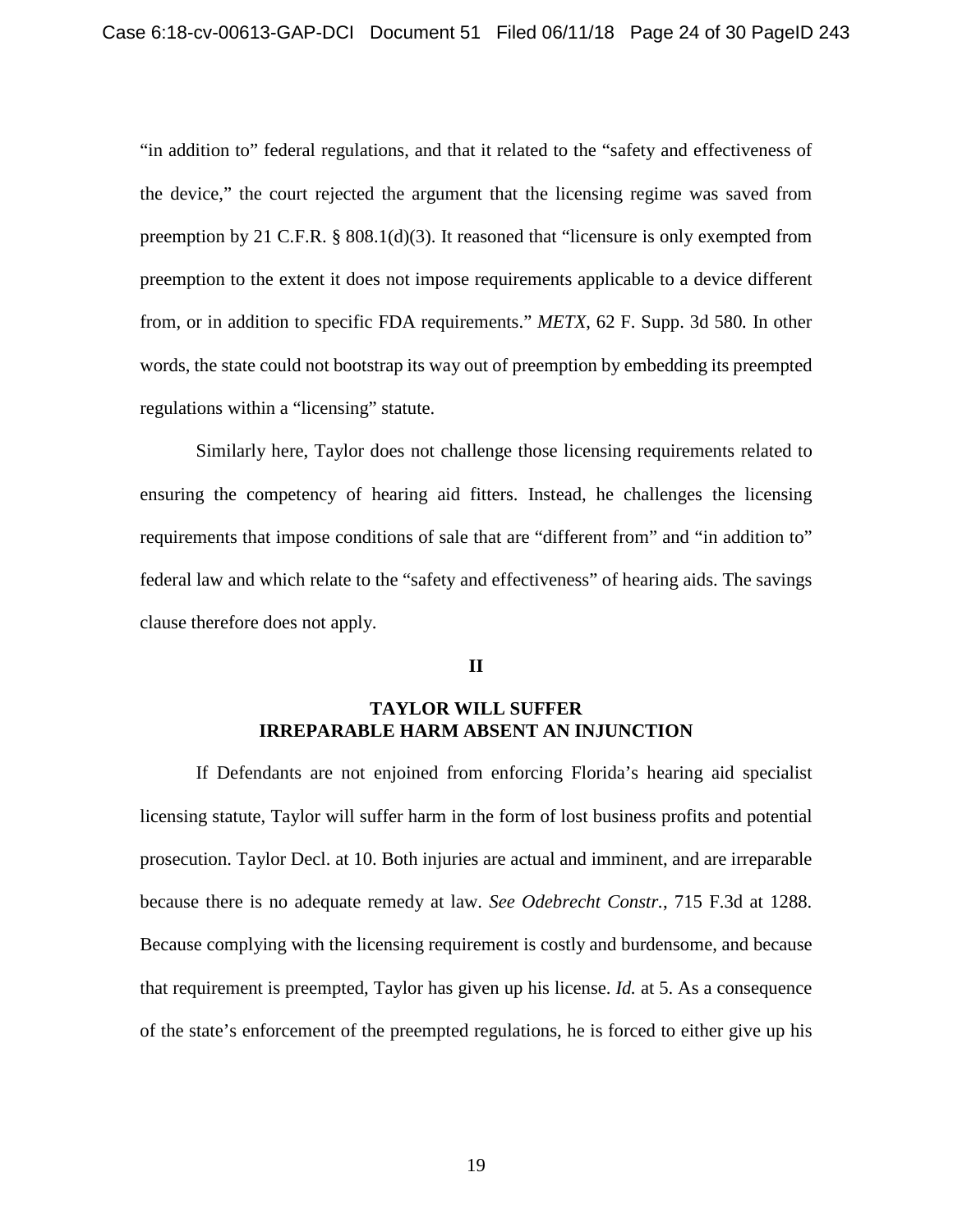profession and the income it provides, or face prosecution for unlicensed hearing aid sales and fitting. *Id.* at 10.

In *Odebrecht*, 715 F.3d at 1288, the Eleventh Circuit affirmed a preliminary injunction on the basis that the plaintiff would be harmed by lost revenues and profits. There, a corporation challenged a Florida law that barred any company that does business in Cuba from bidding on public contracts. The plaintiff sought an injunction because if the law were enforced during the lawsuit, the company would have lost its ability to bid on various projects and forfeited its revenue stream. The company had no recourse against the government defendant because the Eleventh Amendment bars damages in federal court. *See also ABC Charters*, 591 F. Supp. 2d 1272 (loss of key component of business was actual and irreparable injury).

Similarly here, Taylor is faced with actual and imminent financial harm. He routinely receives requests from both past and new customers related to hearing aid sales. Taylor Decl. at 11. Because he has been threatened with potential penalties and fines, he must decline those requests. *Id.* That harm is irreparable because sovereign immunity renders it impossible for him to recover damages from state officials in a future action. *ABC Charters*, 591 F. Supp. 2d 1272 (economic harm that cannot be recovered because of the Eleventh Amendment is "irreparable as a matter of law").

Taylor also is injured because he faces potential prosecution. Florida law prohibits the sale of hearing aids without a license, and subjects violators to significant penalties. Selling a hearing without a license is a felony, Fla. Stat. § 484.053, and is punishable by up to five years in prison. Defendants are currently investigating Taylor to determine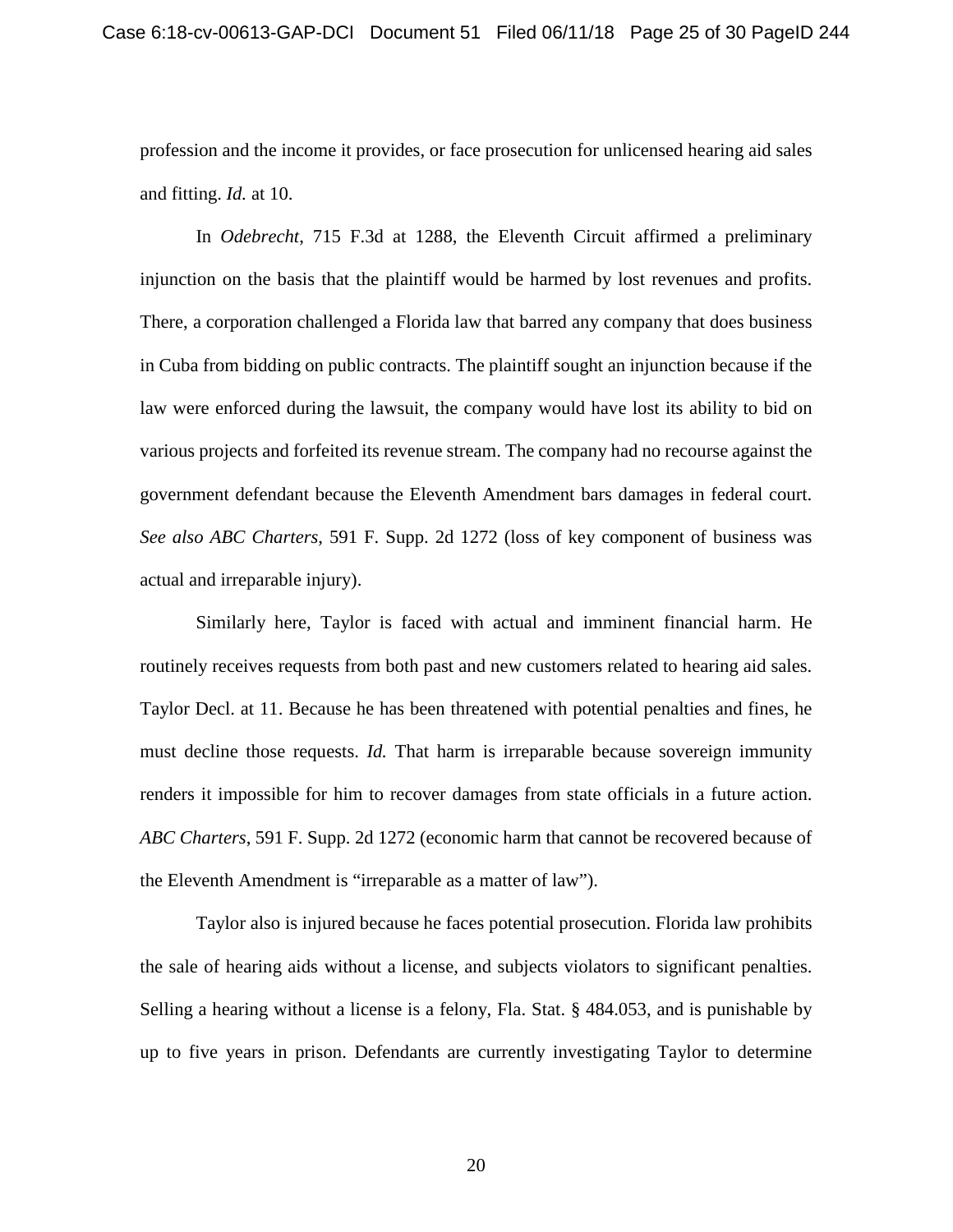whether he has violated the licensing law. This threat of criminal prosecution alone constitutes irreparable harm. *See ABC Charters*, 591 F. Supp. 2d 1272 ("[A]n individual who is imminently threatened with prosecution for conduct that he believes is constitutionally protected should not be forced to act at his peril.") (citation omitted).

In sum, Taylor faces lost business profits and potential criminal prosecution. Both harms are actual and imminent, as evidenced by Defendants' letter notifying him of a current investigation, and they are irreparable. A preliminary injunction is necessary to prevent these harms and to give Taylor a full opportunity to seek resolution of his claims in court.

**III**

#### <span id="page-25-0"></span>**THE BALANCE OF THE EQUITIES WEIGHS IN FAVOR OF GRANTING THE INJUNCTION, AND AN INJUNCTION IS NOT ADVERSE TO THE PUBLIC INTEREST**

Taylor faces an immediate threat of substantial harm. Taylor Decl. at 10. That harm far outweighs any potential "injury" to the Defendants if the injunction is granted; the state is not harmed by being prevented from enforcing an unconstitutional law. *KH Outdoor*, 458 F.3d at 1272. And if the state is enjoined from enforcing its law, the public will be adequately protected by federal law, which already restricts the sale of hearing aids in a manner the FDA has deemed necessary to protect the public.

Granting the injunction promotes the public interest because the public interest does not support "[a] city's expenditure of time, money, and effort in attempting to enforce an ordinance that may well be held unconstitutional." *Florida Businessmen for Free Enterprise v. City of Hollywood*, 648 F.2d 956, 959 (5th Cir. 1981). Instead, the public has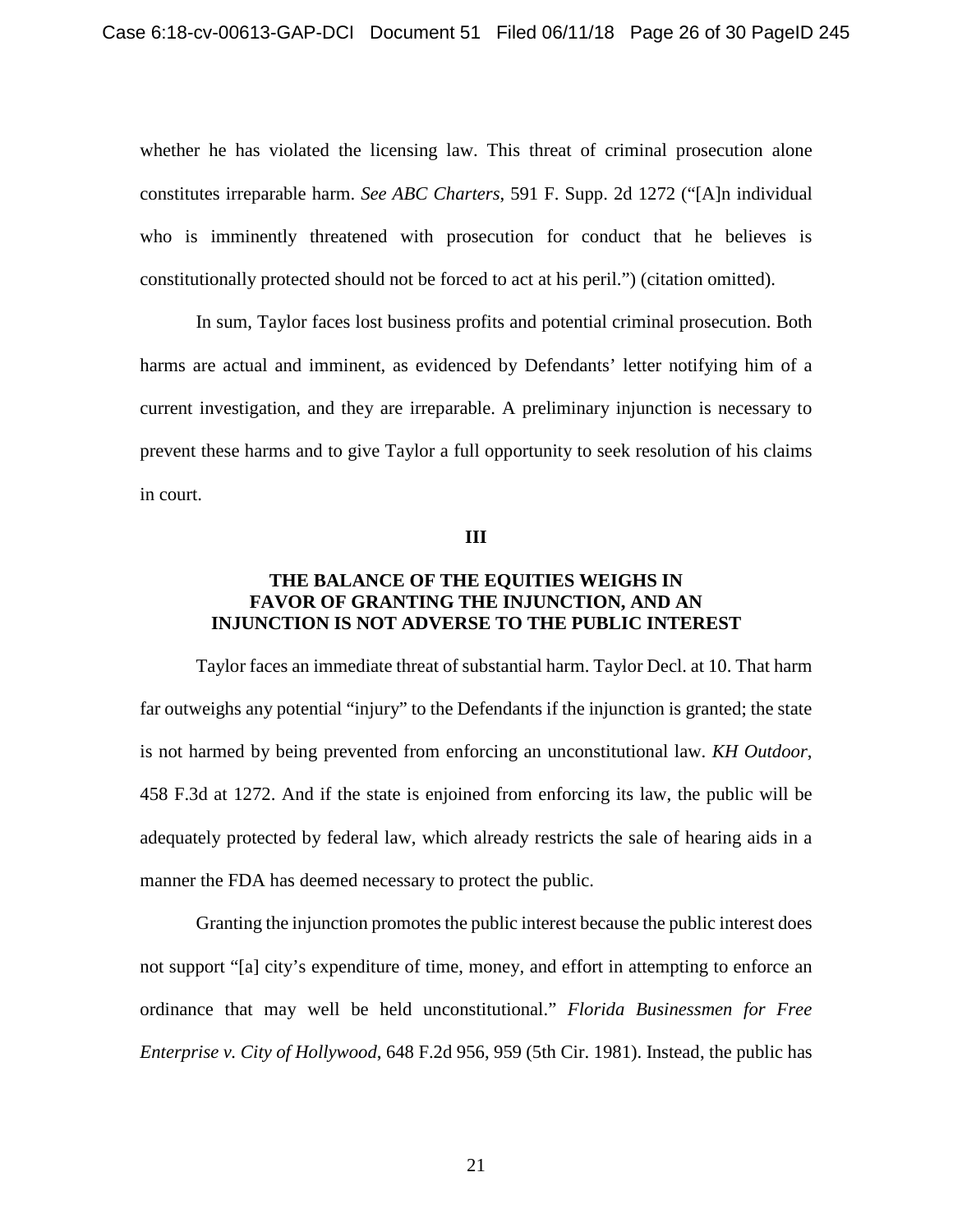a substantial interest "in determining the constitutionality" of a challenged law. *ABC Charters*, 591 F. Supp. 2d at 1310. An injunction will allow Taylor to seek judicial resolution of his claims.

**IV**

## **BOND SHOULD BE WAIVED OR SET AT A NOMINAL AMOUNT**

<span id="page-26-0"></span>Federal Rule of Civil Procedure 65(c) requires that, before issuing an injunction, the Court require the movant to post a bond "in an amount that the court considers proper." The court also has discretion to issue the injunction without bond. *See, e.g.*, *Occupy Fort Myers v. City of Fort Myers*, 882 F. Supp. 2d 1320, 1339-40 (M.D. Fla. 2011) ("[I]t is wellestablished that "the amount of security required by the rule is a matter within the discretion of the trial court . . . and the court may elect to require no security at all."). Courts routinely approve of dispensing with the bond requirement when an injunction is unlikely to result in substantial harm, where the exercise of constitutional rights is at issue, or when a suit is brought in the public interest. *See Moltan Co. v. Eagle-Picher Indus., Inc.*, 55 F.3d 1171, 1176 (6th Cir. 1995) and *Save Our Sonoran, Inc. v. Flowers*, 408 F.3d 1113, 1126 (9th Cir. 2005) ("[R]equiring nominal bonds is perfectly proper in public interest litigation."). *See also Occupy Fort Myers*, 882 F. Supp. 2d at 1340 (requiring a nominal \$100 bond where an ordinance involving free speech rights was challenged as unconstitutional).

Preliminary relief is unlikely to harm the Defendants or the public. In all of his years as a licensed Hearing Aid Specialist, Taylor was never disciplined or sanctioned by the Board of Hearing Aid Specialists or any other administrative or law enforcement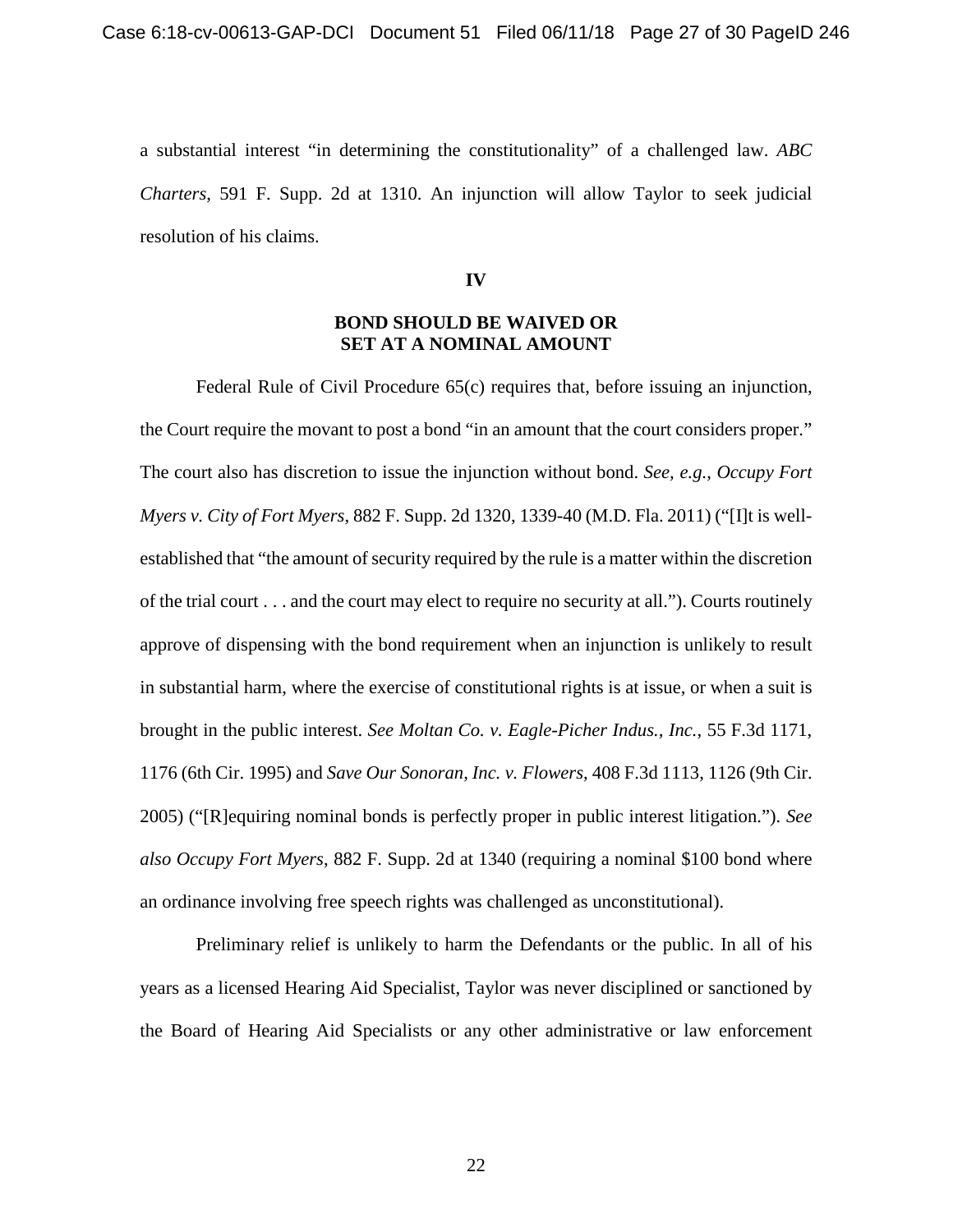agency due to any consumer complaint. *Id.* ¶ 4. And federal law will protect the public even if Florida's law is enjoined during the lawsuit.

Requiring a bond, on the other hand, would significantly harm Taylor's ability to vindicate his constitutional rights and to pursue this case. Because of Defendants' enforcement of the challenged law, he is required to shutter his business and is deprived of revenue. He therefore has brought this civil rights lawsuit in the public interest under 42 U.S.C § 1983. Though Taylor is being represented pro bono by a nonprofit public interest law firm, he is financially unable to post a significant bond. He therefore respectfully request that the Federal Rule of Civil Procedure 65(c) bond requirement be either waived or set at a nominal amount.

#### **CONCLUSION**

<span id="page-27-0"></span>Taylor respectfully requests that this Court issue the preliminary injunction and enjoin Defendants from enforcing Florida's licensing requirements, Fla. Stat. §§ 484.053, 484.0501, and 484.054.

DATED: June 11, 2018.

Respectfully submitted:

By\_\_\_\_\_\_\_/s Anastasia P. Boden\_\_\_\_\_\_\_ LAWRENCE G. SALZMAN\* (Cal. Bar No. 224727) E-mail: LSalzman@pacificlegal.org ANASTASIA P. BODEN\* (Cal. Bar No. 281911) E-mail: ABoden@pacificlegal.org TIMOTHY R. SNOWBALL\* (Cal. Bar No. 317379) E-mail: TSnowball@pacificlegal.org Pacific Legal Foundation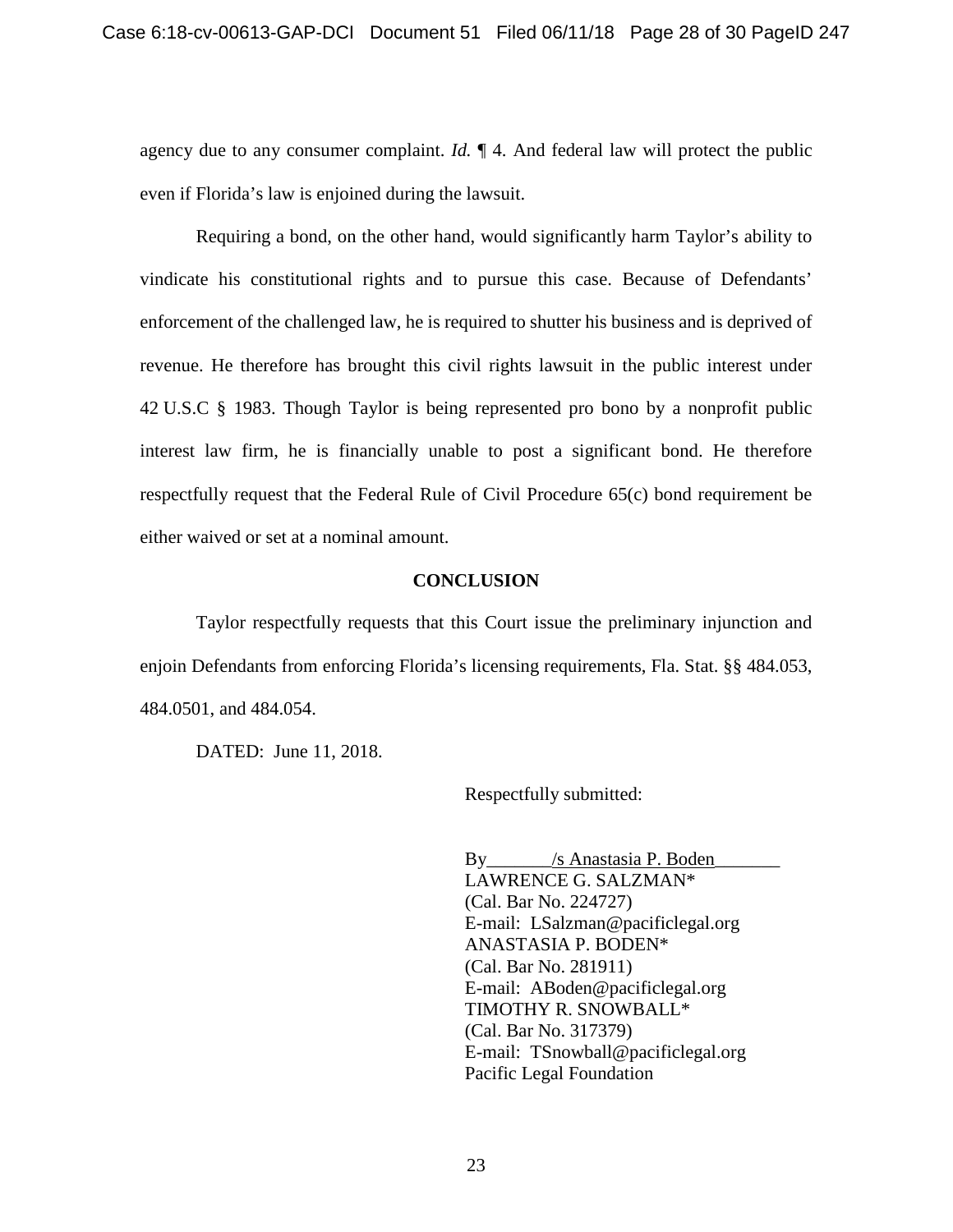930 G Street Sacramento, CA 95814 Telephone: (916) 419-7111

CHRISTINA M. MARTIN (Fla. Bar No. 100760), Trial Counsel E-mail: CMartin@pacificlegal.org Pacific Legal Foundation 8645 North Military Trail, Suite 511 Palm Beach Gardens, FL 33410 Telephone: (561) 691-5000 Fax: (561) 691-5006 Attorneys for Plaintiff

\**Admitted Pro Hac Vice*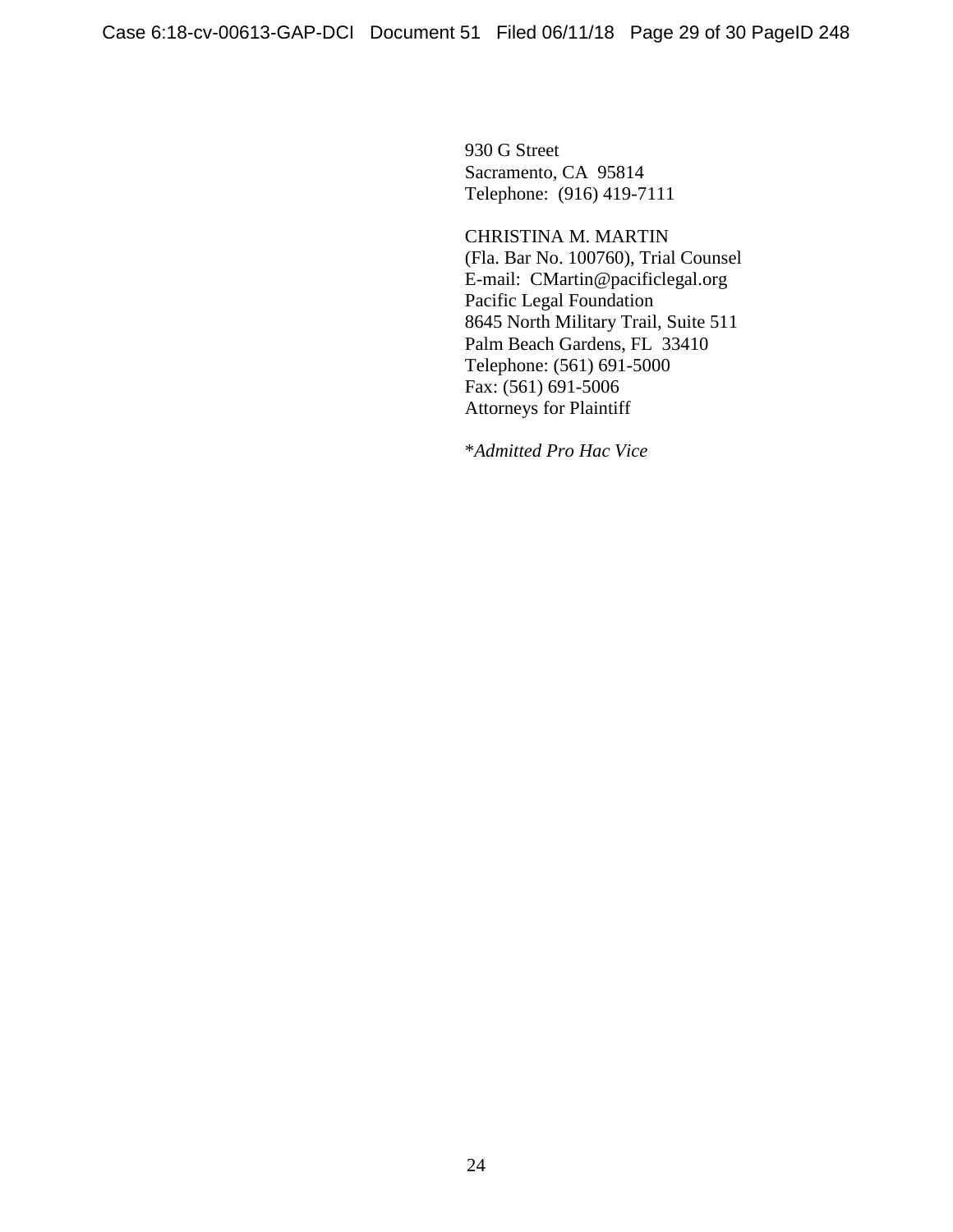# **CERTIFICATE OF SERVICE**

<span id="page-29-0"></span>I HEREBY CERTIFY that on this day, June 11, 2018, I electronically filed the foregoing with the Clerk of the Court by using the CM/ECF system which will send a notice of electronic filing to all counsel of record.

> \_\_\_\_\_\_\_\_\_\_s/ Anastasia P. Boden\_\_\_\_\_\_\_\_\_ ANASTASIA P. BODEN\* (Cal. Bar No. 281911)

*Attorney for Plaintiff*

\**Admitted Pro Hac Vice*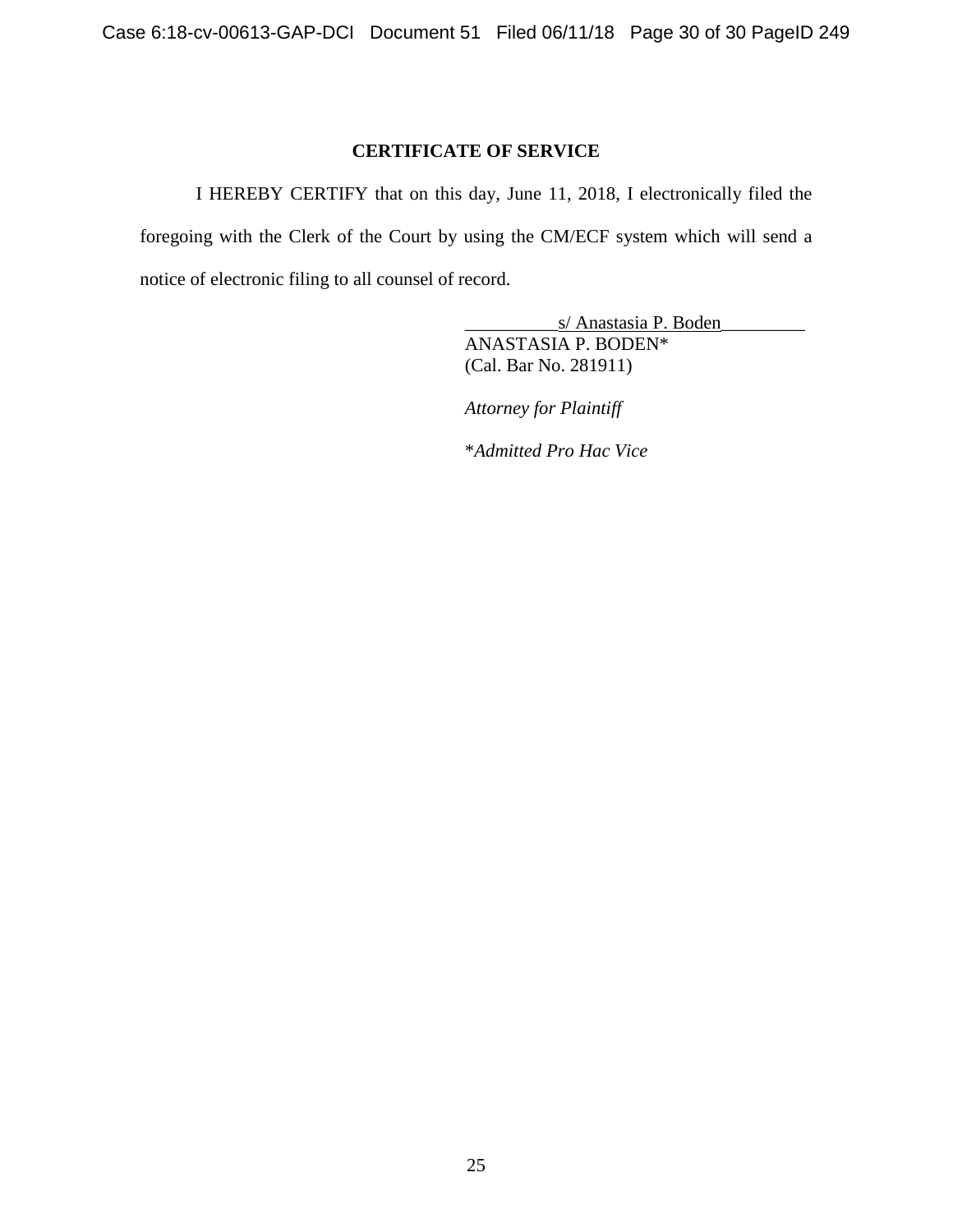## IN THE UNITED STATES DISTRICT COURT FOR THE MIDDLE DISTRICT OF FLORIDA ORLANDO DIVISION

#### ROBERT DANIEL TAYLOR,

Case No. 6:18-cv-00613-GAP-DCI

Plaintiff,

v.

LEANNE POLHILL; RANDY ELLSWORTH; ROBERT PICKARD, MD; JOHN FISCHER; DOUGLAS MOORE; PAMELA DECHMEROWSKI; MARIA HERNANDEZ; and THOMAS HOLLERN; each solely in their official capacities as Members of the Florida Board of Hearing Aid Specialists; CELESTE PHILIP, MD, MPH, solely in her official capacity Secretary of the Florida Board of Health,

Defendants.

**[PROPOSED] ORDER GRANTING PLAINTIFF'S MOTION FOR A PRELIMINARY INJUNCTION**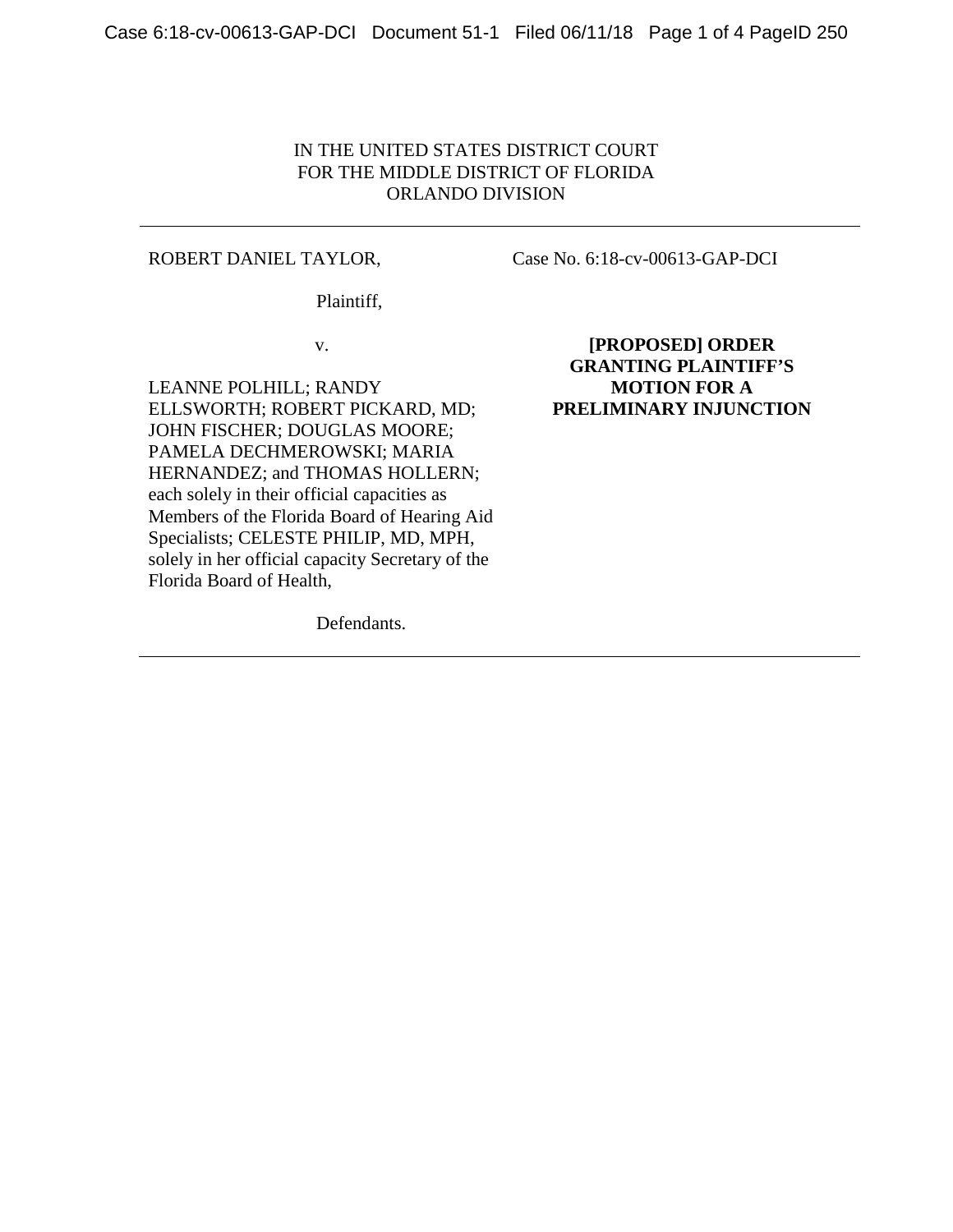On June 11, 2018, Plaintiff Robert Daniel Taylor filed a motion and application for a preliminary injunction seeking to stop enforcement of Florida's hearing aid specialist licensing laws, Fla. Stat. §§ 484.053, 484.0501, and 484.054, on the basis that those laws are preempted by federal regulations under 21 U.S.C. § 360k(a). Having considered the party's application, memorandum of law, complaint, declarations, and the statutes at issue, the Court concludes that the motion is warranted. Plaintiff has demonstrated a likelihood of success on the merits on his preemption claim. *See, e.g.*, *Missouri Bd. of Exam'rs for Hearing Instrument Specialists v. Hearing Help Express, Inc.*, 447 F.3d 1033, 1036 (8th Cir. 2006) (striking down similar law as preempted); *METX, LLC v. Wal-Mart Stores Texas, LLC*, 62 F. Supp. 3d 569, 584 (E.D. Tex. 2014) (same); *Mass. v. Hayes*, 691 F.2d 57, 63 (1st Cir. 1982) (same); *New Jersey Guild of Hearing Aid Dispensers v. Long*, 384 A.2d 795, 812 (N.J. 1978) (same). He is suffering irreparable harm because he is subject to potential fines and penalties if he pursues his desired course of conduct and continues selling hearing aids in Florida, and because he has been forced to give up business opportunities in order to avoid an enforcement action against him. *See Odebrecht Constr., Inc. v. Sec'y, Fla. Dep't of Transp.,* 715 F.3d 1268, 1287 (11th Cir. 2013) (loss of revenue is irreparable harm); *ABC Charters, Inc. v. Bronson*, 591 F. Supp. 2d 1272 (S.D. Fla. 2008) (potential prosecution is irreparable harm). That harm is not outweighed by any interest of the public. To the contrary, it is in the public interest to temporarily restrain enforcement of the challenged laws and to allow Plaintiff to challenge those laws in court. *See id.* at 1310 (public has substantial interest in determining the constitutionality of its laws). In the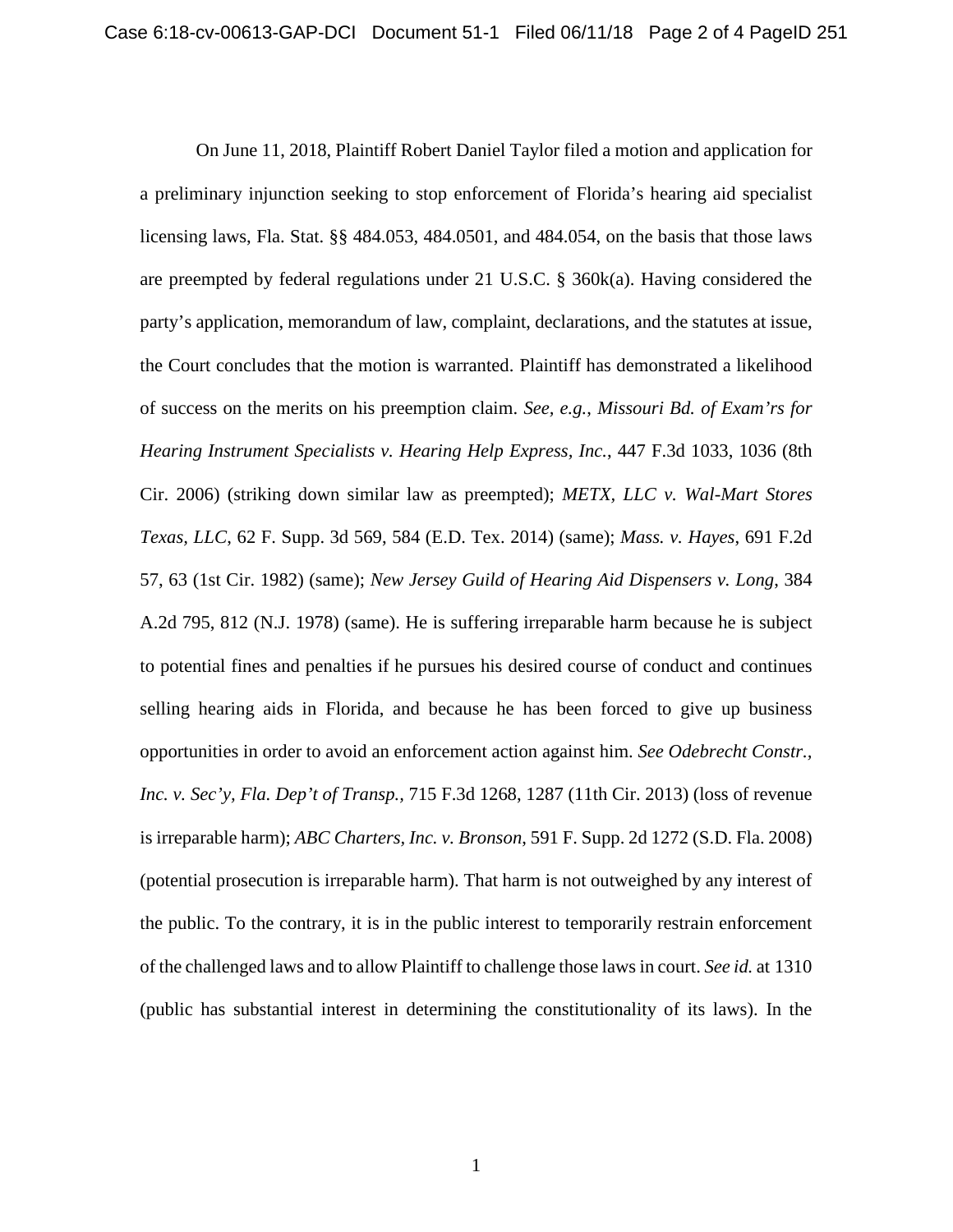meanwhile, the public will be adequately protected by the federal regulations governing hearing aids.

It is therefore ORDERED and ADJUDGED:

The Plaintiff's application for a preliminary injunction is GRANTED.

Defendants and all persons acting on behalf of Defendants are hereby enjoined and restrained from taking any action to enforce Florida's licensing statutes, Fla. Stat. §§ 484.053, 484.0501, and 484.054, against Plaintiff during the pendency of the lawsuit.

The bond requirement is waived. No measurable costs or damages are likely to result from the injunction.

DONE and ORDERED in Court in the Orlando Division of the Middle District of Florida, United States District Court, on this \_\_\_\_\_\_ day of June 2018.

> \_\_\_\_\_\_\_\_\_\_\_\_\_\_\_\_\_\_\_\_\_\_\_\_\_\_\_\_\_\_\_\_\_\_\_\_\_ UNITED STATES DISTRICT JUDGE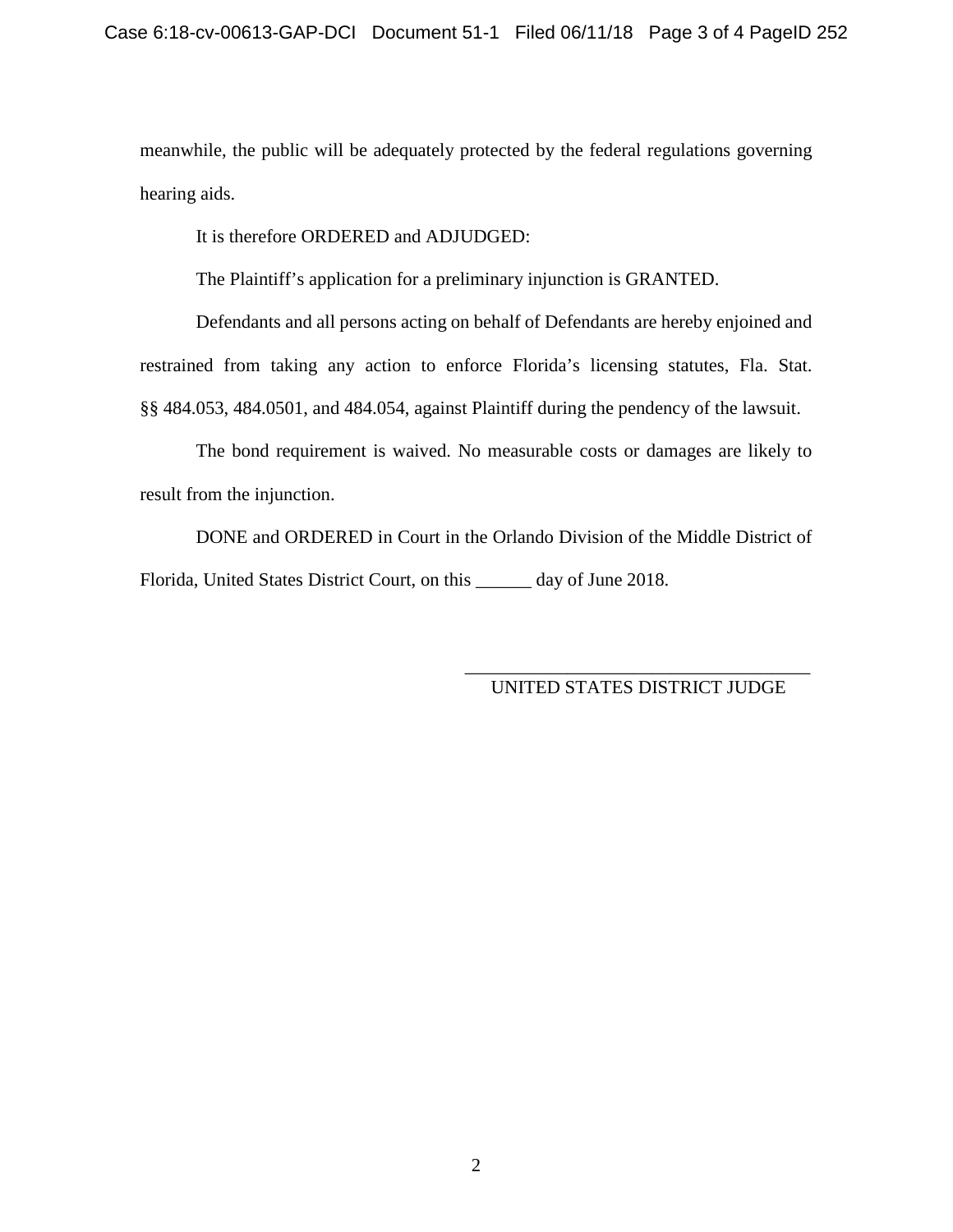#### **CERTIFICATE OF SERVICE**

I HEREBY CERTIFY that on this day, June 11, 2018, I electronically filed the foregoing with the Clerk of the Court by using the CM/ECF system which will send a notice of electronic filing to all counsel of record.

> \_\_\_\_\_\_\_\_\_\_s/ Anastasia P. Boden\_\_\_\_\_\_\_\_\_ ANASTASIA P. BODEN\* (Cal. Bar No. 281911)

*Attorney for Plaintiff*

\**Admitted Pro Hac Vice*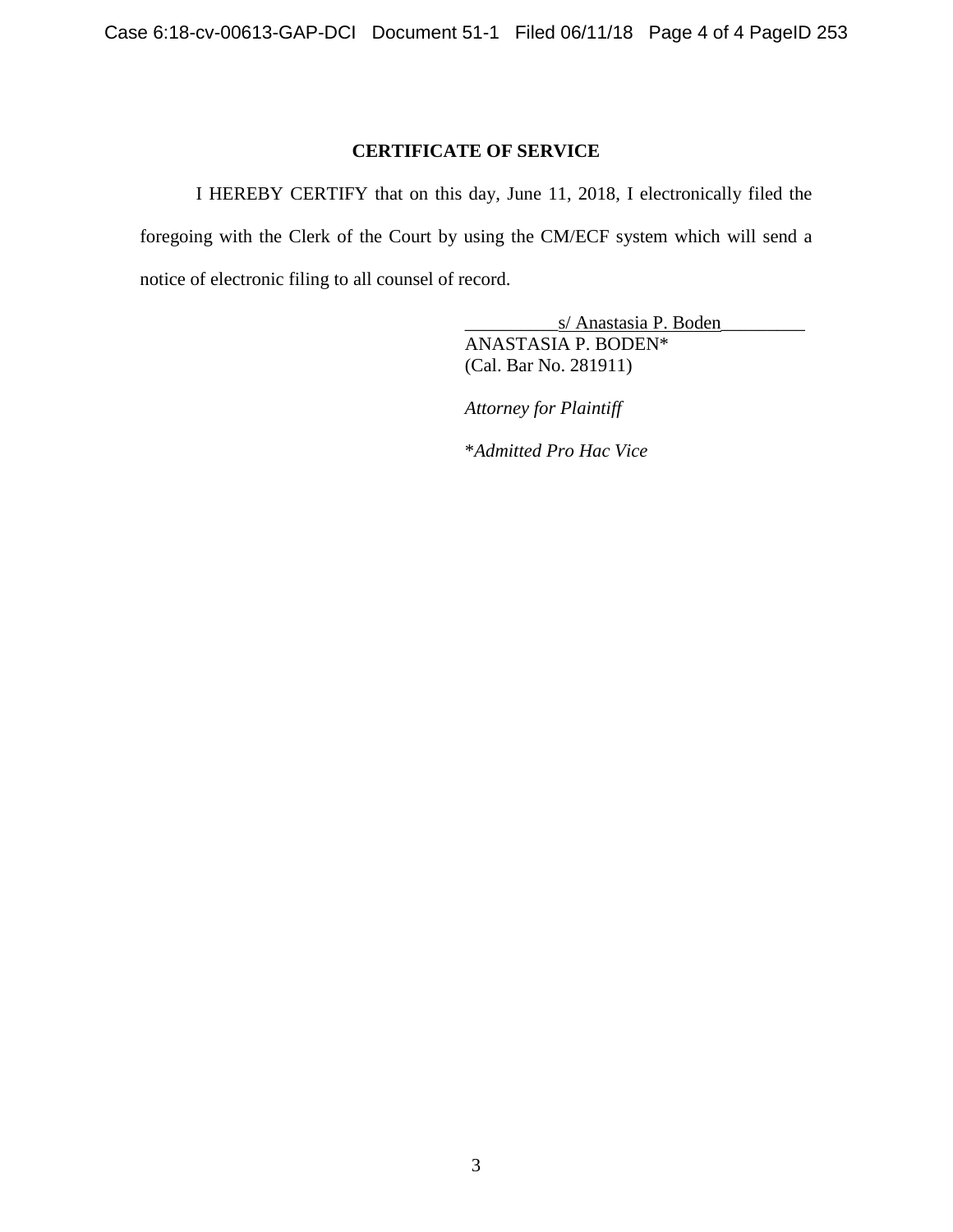## Kiren Mathews

| From:    | cmecf_flmd_notification@flmd.uscourts.gov                                             |
|----------|---------------------------------------------------------------------------------------|
| Sent:    | Monday, June 11, 2018 3:58 PM                                                         |
| To:      | cmecf_flmd_notices@flmd.uscourts.gov                                                  |
| Subject: | Activity in Case 6:18-cv-00613-GAP-DCI Taylor v. Polhill et al Motion for preliminary |
|          | injunction                                                                            |

**This is an automatic e-mail message generated by the CM/ECF system. Please DO NOT RESPOND to this e-mail because the mail box is unattended.** 

**\*\*\*NOTE TO PUBLIC ACCESS USERS\*\*\* Judicial Conference of the United States policy permits attorneys of record and parties in a case (including pro se litigants) to receive one free electronic copy of all documents filed electronically, if receipt is required by law or directed by the filer. PACER access fees apply to all other users. To avoid later charges, download a copy of each document during this first viewing. However, if the referenced document is a transcript, the free copy and 30 page limit do not apply.**

#### **U.S. District Court**

#### **Middle District of Florida**

#### **Notice of Electronic Filing**

The following transaction was entered by Boden, Anastasia on 6/11/2018 at 6:58 PM EDT and filed on 6/11/2018

**Case Name:** Taylor v. Polhill et al **Case Number:** 6:18-cv-00613-GAP-DCI **Filer:** Robert Daniel Taylor **Document Number:** 51

## **Docket Text: MOTION for preliminary injunction by All Plaintiffs. (Attachments: # (1) Text of Proposed Order Proposed Order Granting Application for Preliminary Injunction)(Boden, Anastasia)**

#### **6:18-cv-00613-GAP-DCI Notice has been electronically mailed to:**

Anastasia P. Boden aboden@pacificlegal.org, bas@pacificlegal.org

Anne F. McDonough anne.mcdonough@myfloridalegal.com, deborah.mason@myfloridalegal.com, Tyrell.Daniel@myfloridalegal.com

Christina Marie Martin cmm@pacificlegal.org, incominglit@pacificlegal.org, pp@pacificlegal.org

Diana R. Esposito diana.esposito@myfloridalegal.com, diana.esposito271@gmail.com, valerie.williford@myfloridalegal.com

Lawrence G. Salzman lsalzman@pacificlegal.org